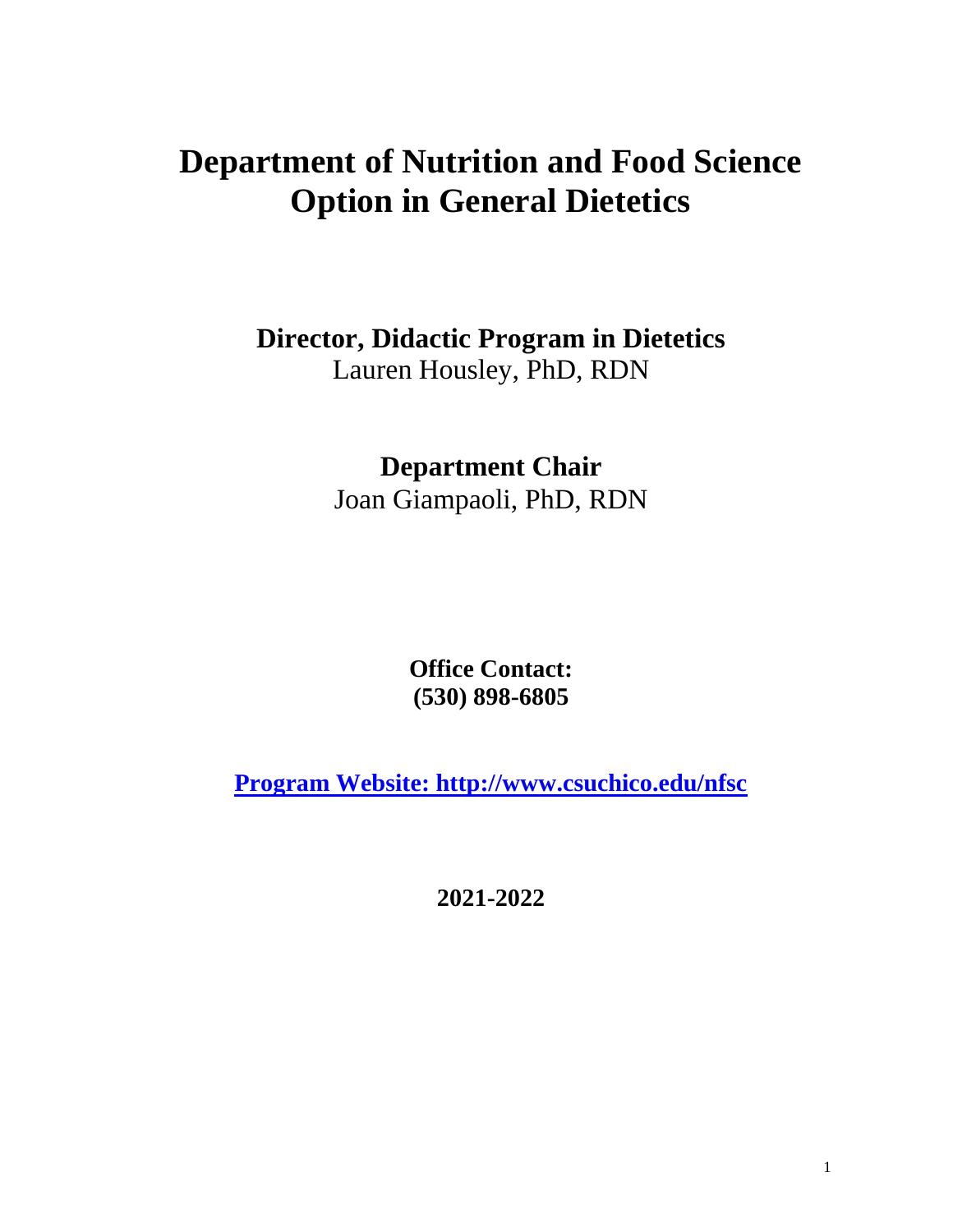# **Welcome!**

We are pleased that you have decided to study Nutrition and Food Sciences (NFSC) at California State University, Chico! This handbook is designed to assist you in planning your coursework and answer some questions you may have about the educational path to becoming a Registered Dietitian Nutritionist (RDN). It contains general information about our program such as our Mission Statement and Goals, our accreditation status, how to apply to the option in General Dietetics and how to find out which NFSC faculty member is your advisor. Also provided is information about university policies and procedures that provide guidance in your academic career at CSUC. The handbook concludes with a section that addresses frequently asked questions (FAQ's).

This handbook is not intended to replace regular appointments with your advisor. Rather, it is meant to be a ready source of information for your use. Keep it handy. You will find that it answers a lot of your questions.

References to the University Catalog in this handbook are in the 2021-2022 Catalog. See website: [\(http://catalog.csuchico.edu/viewer21/NFSC/NUFSNONEUN.html\)](http://catalog.csuchico.edu/viewer21/NFSC/NUFSNONEUN.html). Students who were accepted into the Dietetics Option prior to the 2021-2022 academic year should use an earlier catalog to guide course of study. A student's right to select an earlier edition of the catalog is described at: [http://catalog.csuchico.edu/viewer/20/BACHELORREQS.html.](http://catalog.csuchico.edu/viewer/20/BACHELORREQS.html) All students in the Dietetics program may be subjected to other policies in the current version of the program handbook.

You can find a copy of the NFSC Handbook along with a variety of additional information available on the NFSC home page website: [\(http://www.csuchico.edu/nfsc\)](http://www.csuchico.edu/nfsc).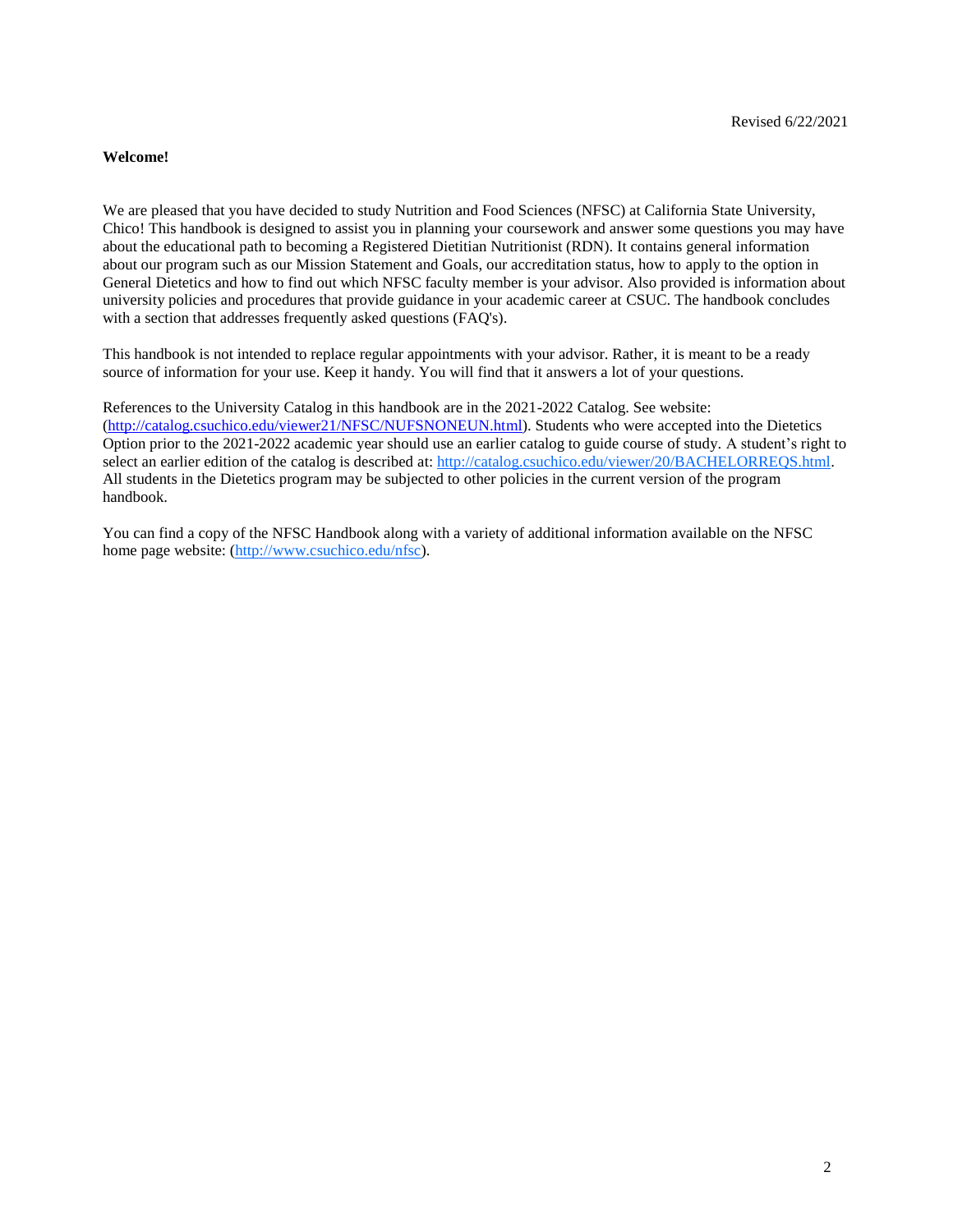# **Table of Contents**

# **Part 1**

| Student Clubs: Nutrition and Food Sciences Association (NFSA) and Embodied 14 |  |
|-------------------------------------------------------------------------------|--|
|                                                                               |  |
|                                                                               |  |

# **Part 2**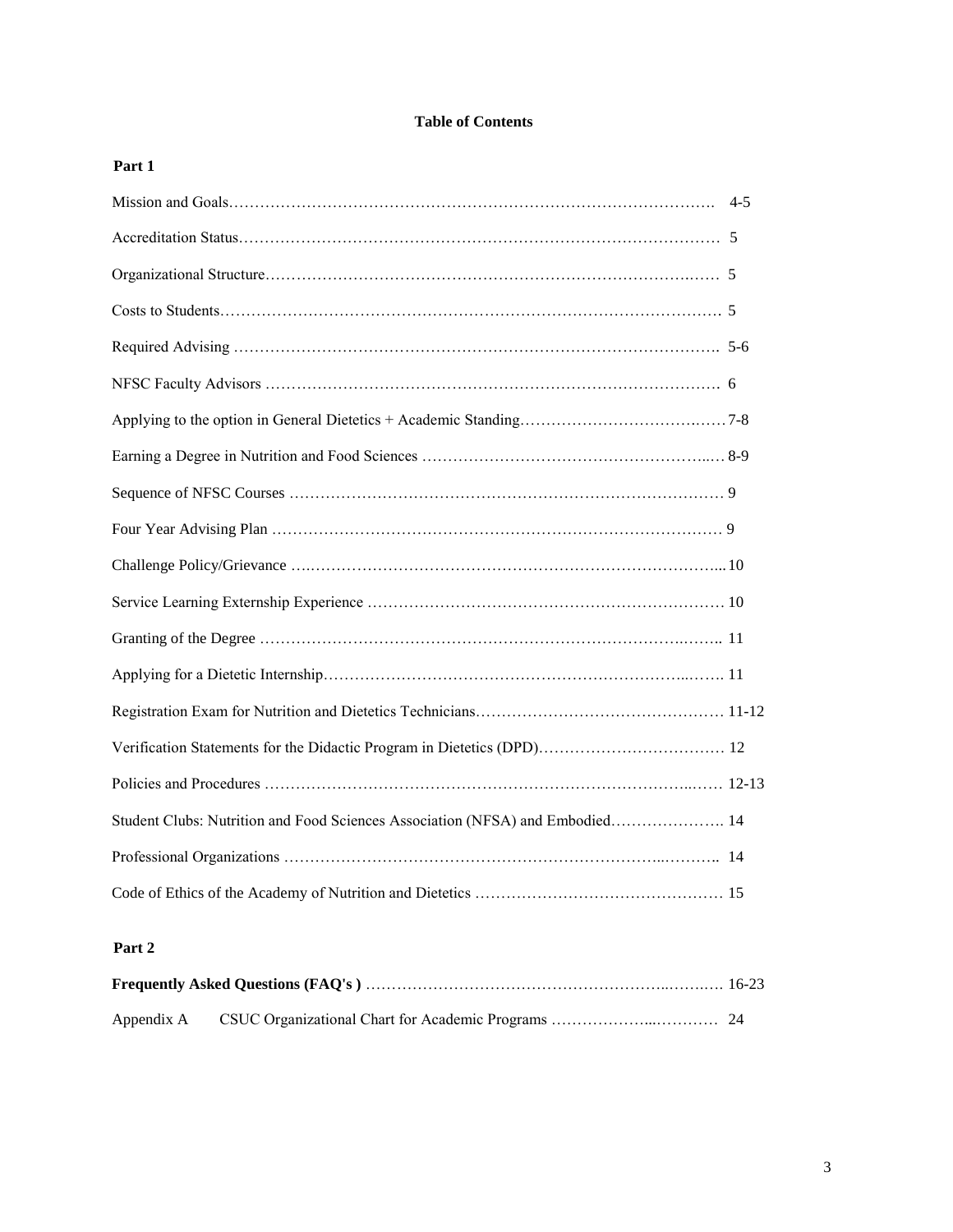#### **Part 1**

#### **I. Mission and Goals**

#### **Department of Nutrition of Food Science Mission**

The mission of the Department of Nutrition and Food Science at California State University, Chico is to provide students with a broad educational background in the science of food and nutrition and foodservice management. Nonmajor students will gain an understanding of the role food plays in disease prevention and promotion of health. The BS and MS degrees offered by the department will prepare students to apply their knowledge and skills to become competent and productive nutrition, food science, and foodservice management professionals.

#### **BS in Nutrition and Food Sciences Program Mission**

The mission of the BS program in Nutrition and Food Sciences is to educate students in the areas of food science, nutrition, and foodservice management. The BS degree will prepare students to apply their knowledge and skills for careers that require a Registered Dietitian Nutrition (RDN) credential, other nutrition-related careers, and careers in foodservice administration. Courses in the option in General Dietetics meet the requirements of the Accreditation Council for Education in Nutrition and Dietetics (ACEND) [https://www.eatrightpro.org/acend.](https://www.eatrightpro.org/acend)

#### **Dietetics Program Mission**

The Mission of the Didactic Program in Dietetics is to:

- Provide a broad educational background to develop competent and productive students in preparation for supervised practice leading to eligibility for the CDR credentialing exam to become a registered dietitian nutritionist or a nutrition dietetic technician registered, while using resources in a sustainable manner.
- Prepare students to serve a culturally diverse community by engaging students in pre-professional nutrition related activities that serve Northern California.

#### **Dietetics Program Goals:** (Updated 8/26/19)

- Goal 1: Graduate students who have a variety of experiences and learning opportunities preparing them for entry-level positions in the field of dietetics.
	- o **Objective 1.1:** At least 90% of students will complete a nutrition-related practicum or externship experience that serves the Northern California community prior to program completion.
	- o **Objective 1.2:** At least 70% of students will report on their exit survey that they participated in a pre-professional organization (e.g., student nutrition clubs, Center for Healthy Communities, FitU, California Academy of Nutrition and Dietetics)
- **Goal 2:** Graduate diverse, competent, entry-level practitioners who obtain employment in dietetics or related fields.
	- o **Objective 2.1:** At least 80% of program students complete program/degree requirements within 6 years (150% of the program length).
	- o **Objective 2.2:** The program's one-year pass rate (graduates who pass the registration exam within one year of the first attempt) on the CDR credentialing exam for dietitian nutritionists is at least 80%.
	- o **Objective 2.3:** 60% of program graduates apply for admission to a supervised practice program prior to or within 12 months of graduation.
	- o **Objective 2.4:** 60% of program graduates are admitted to a supervised practice program within 12 months of graduation.
	- o **Objective 2.5:** 75% or more of dietetic internship directors will indicate that the DPD graduate was prepared or very prepared in all of the content areas when surveyed within 12-24 months of the graduation date.
	- o **Objective 2.6:** At least 30% of the DPD students will identify with a race/ethnicity or gender that is often underrepresented in the field of dietetics.
	- o **Objective 2.7:** At least 60% of DPD graduates will obtain employment in dietetics or related field within 12-24 months of their graduation date.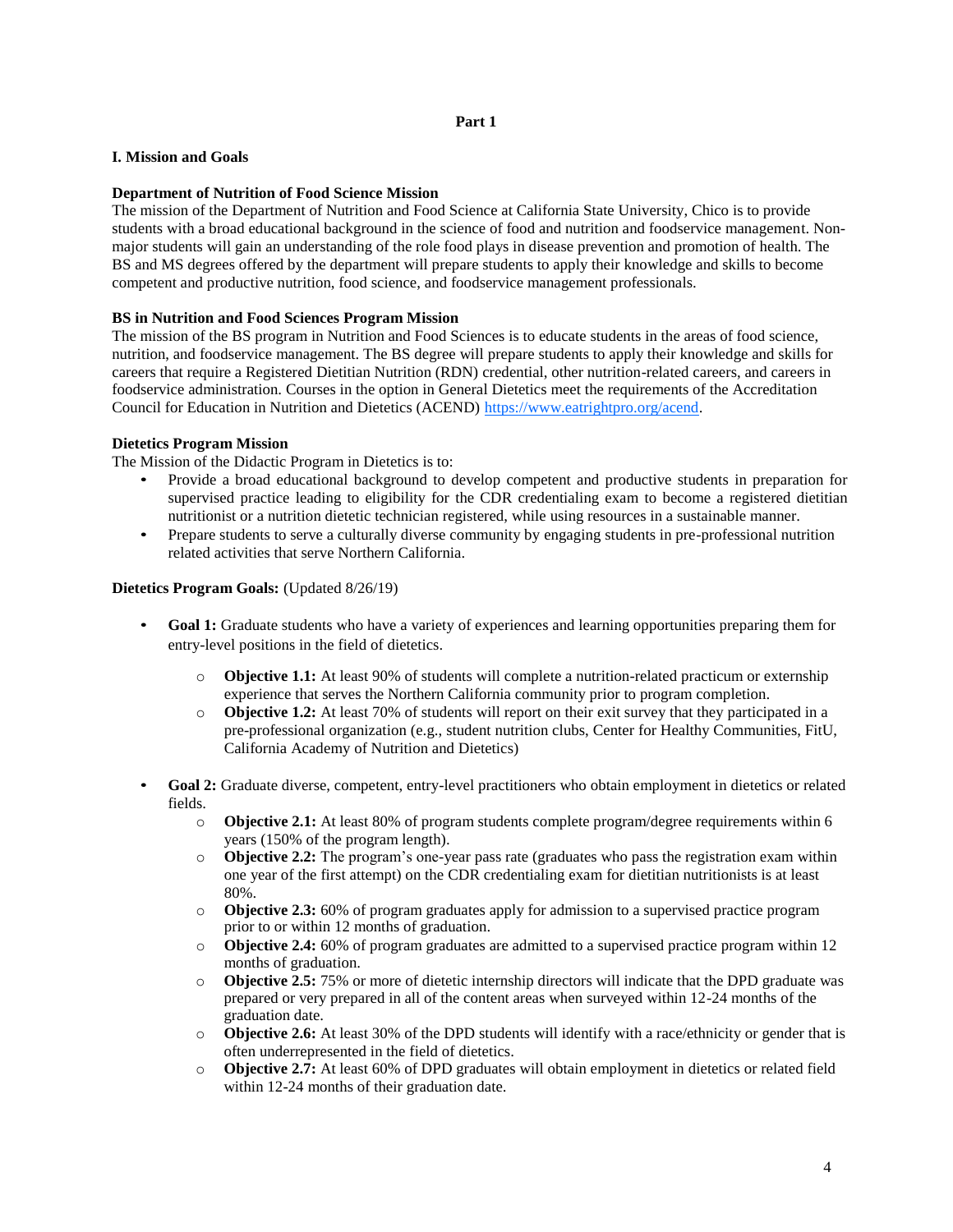#### *Assessment of program indicators\**

- 100% of dietetic students completed a nutrition-related practicum or externship experience while attending CSUC
- 98% of dietetic students reported participating in a pre-professional organization while at CSUC
- 94% of dietetic students completed their degree at Chico State within six years or less
- 93% of the dietetics graduates who took the registration examination passed the exam the first time they took it (or within a year of completing their dietetic internship)
- 66% of dietetics graduates applied to a dietetic internship program the same academic year they completed the dietetics program at CSUC
- 74% of dietetics graduates who applied to a dietetic internship program the same academic year they completed the dietetics program at CSUC were accepted to a dietetics internship
- 86% of dietetic internship directors indicated that DPD graduates from CSUC were "prepared" or "very prepared" in all content areas
- At least 30% of the DPD students identified as a race/ethnicity or gender that is often underrepresented in the field of dietetics
- 74% of DPD graduates reported obtaining employment in dietetics or a related field within 12-24 months of their graduation date

\*Data are based on most current program review (2017), which had addressed program goals between 2011-2017.

#### **II. Accreditation Status**

The Didactic Program in Dietetics (DPD) at California State University, Chico is accredited by the Accreditation Council for Education in Nutrition and Dietetics of the Academy of Nutrition and Diete[tics, 120 South Riverside](http://www.eatrightpro.org/resources/acend)  Plaza, Suite 2190 Chicago, IL 60606-6995, (312) 899-0040 x5400[, acend@eatright.org,](mailto:acend@eatright.org) <http://www.eatrightpro.org/resources/acend>

# **III. Organizational Structure**

The Department of NFSC is part of the College of Natural Sciences. See Appendix A for a more detailed description of how the Department fits into a CSUC organizational chart.

# **IV. Costs to Students**

A description of fees charged by CSUC may be found at: [http://www.csuchico.edu/sfin/fees-tuition/index.shtml,](http://www.csuchico.edu/sfin/fees-tuition/index.shtml) and estimated costs are found at: <http://www.csuchico.edu/fa/costs/cost.shtml.> Costs for travel and housing vary. Student housing close to campus is readily available and ranges from \$350 - \$900 per month. Cost for books and supplies vary depending on whether books are purchased new or used. Cost for all new books and supplies for a year may be approximately \$1,918 Additional charges may be accessed on a class-by-class basis for such items as breakage fees. Students may need to purchase a laboratory coat (\$35). A student membership in the Academy of Nutrition and Dietetics will be recommended in certain courses that are part of this program. The cost for student membership in the Academy of Nutrition and Dietetics is \$58/year [\(http://www.eatrightpro.org/resources/membership/membership](http://www.eatrightpro.org/resources/membership/membership-types-and-criteria/student-member)[types-and-criteria/student-member\)](http://www.eatrightpro.org/resources/membership/membership-types-and-criteria/student-member). You may want to consider joining the Northern Area Dietetic Association (NADA) of the California Academy of Nutrition and Dietetics (CAND). Membership is \$20/year.

# **V. Required Advising**

**Advising is required** for all majors prior to registration for classes each semester. An assigned advisor can help develop a semester-by-semester programmatic schedule that will enable students to take courses in the proper sequence and graduate in the least amount of time. Advisors will assist students in making the most of their background, academic preparation, and unique skills, needs, and plans.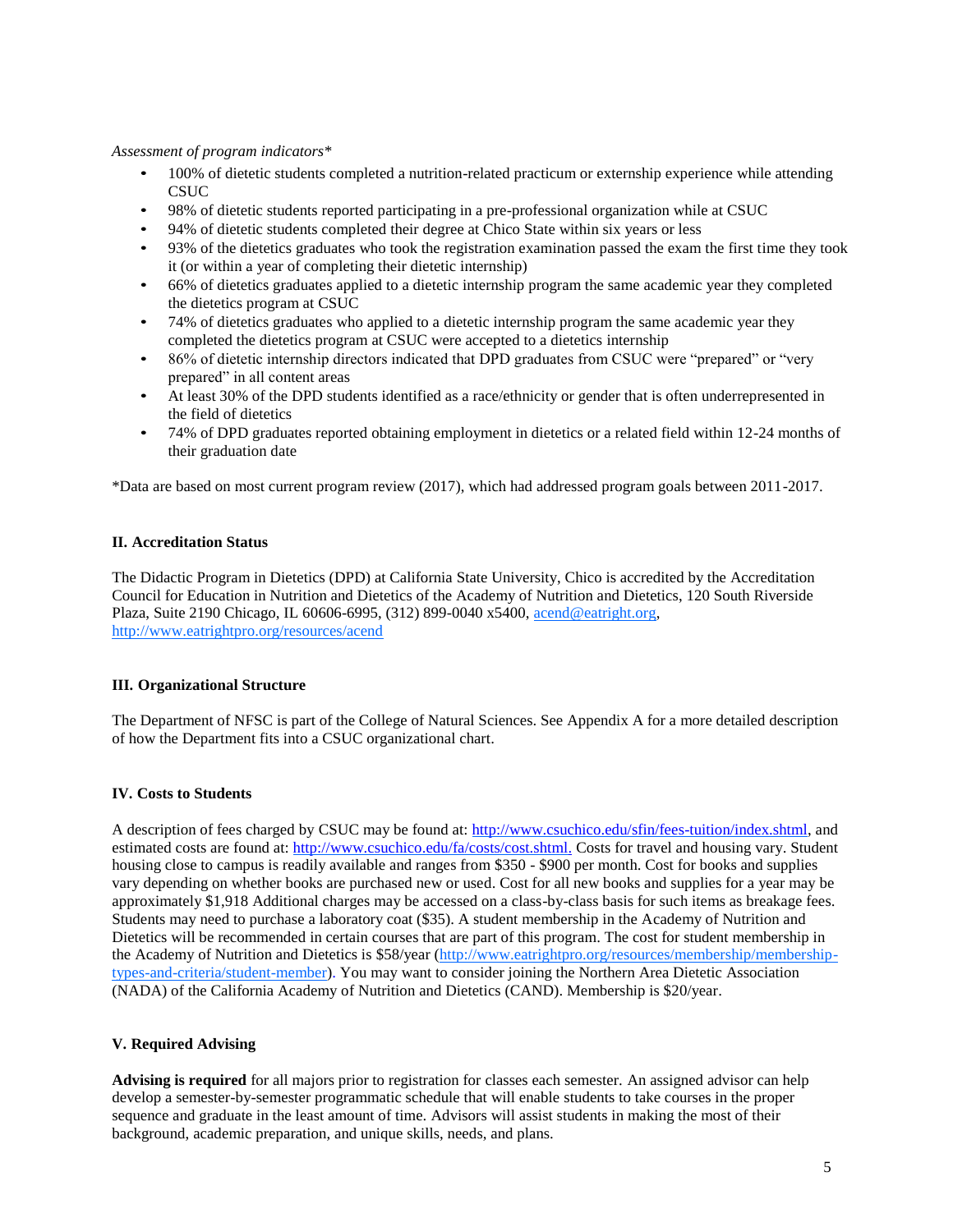During advising sessions, advisors provide information about scholarships, professional organizations, externship opportunities and job availability. In addition, advisors assist in planning for future career endeavors, identifying and marketing strengths, recognizing pre-professional and professional expectations, and nurturing professional growth and development. Advisors will help plan academic courses and provide career counseling including discussion of career path options based on students' academic interests and abilities.

#### **VI. NFSC Faculty Advisors**

Joan Giampaoli, Ph.D., R.D.N. is Chair of the Department of Nutrition and Food Science. Lauren Housley, Ph.D., R.D.N. is the Director of the Didactic Program in Dietetics (DPD). Keiko Goto, Ph.D. is the Graduate Coordinator for students pursuing a graduate degree in Nutritional Sciences. Advising is an integral part of the successful completion of the NFSC course of study. Undergraduate students are assigned to faculty advisors according to career interest as follows:

| <b>Option for Career Interest</b>                                                                                                                  | <b>Advisor</b>       | <b>Office</b>   | <b>Extension</b> | Email                   |
|----------------------------------------------------------------------------------------------------------------------------------------------------|----------------------|-----------------|------------------|-------------------------|
| New to Major/not certain                                                                                                                           | Dr. Julie Holland    | <b>Holt 322</b> | X 6567           | jmholland@csuchico.edu  |
| Food and Nutrition<br>Communication for careers in<br>Nutrition & Lactation Education<br>& Sports Nutrition                                        | Dr. Julie Holland    | <b>Holt 322</b> | X 6567           | jmholland@csuchico.edu  |
| Food and Nutrition<br>Communication for careers in<br>Food & Agriculture, Marketing,<br>Sustainability, or Media/Writing;<br>Minor in Food Science | Dr. Maria Giovanni   | Holt 336        | X 4023           | mgiovanni@csuchico.edu  |
| Food and Nutrition<br>Communication for careers in<br>Public Health, International<br>Nutrition                                                    | Dr. Seth Klobodu     | <b>Holt 332</b> | $X$ 6163         | ssklobodu@csuchico.edu  |
| Nutrition Management, Minor in<br>Foodservice Admin                                                                                                | Dr. Joan Giampaoli   | <b>Holt 369</b> | X 6410           | jgiampaoli@csuchico.edu |
| <b>Pre-Dietetics A-H;</b><br>Food<br>and<br><b>Nutrition</b><br>Communication<br>for<br>Careers in Nursing, Minors in<br>Nutrition                 | Dr. Kathryn Silliman | <b>Holt 324</b> | X 6245           | ksilliman@csuchico.edu  |
| <b>Pre-Dietetics I-R</b>                                                                                                                           | Ms. Lauren McNamara  | <b>Holt 328</b> | X 6264           | Immcnamara@csuchico.edu |
| <b>Pre-Dietetics S-Z</b>                                                                                                                           | Dr. Joan Giampaoli   | <b>Holt 334</b> | X4759            | sbianco@csuchico.edu    |
| <b>Dietetics</b>                                                                                                                                   | Dr. Lauren Housley   | <b>Holt 314</b> | X4762            | lhousley@csuchico.edu   |
| *prefix for all extensions is 898                                                                                                                  |                      |                 |                  |                         |

| <b>Related Programs</b>                      | <b>Advisors</b>      |  |  |
|----------------------------------------------|----------------------|--|--|
| Minor in Foodservice Administration          | Dr. Joan Giampaoli   |  |  |
| Minor in Nutrition                           | Dr. Kathryn Silliman |  |  |
| Minor in Food Science                        | Dr. Maria Giovanni   |  |  |
| <b>Nutritional Science Graduate Students</b> | Dr. Keiko Goto       |  |  |

Information about office hours held by faculty members may be obtained by phoning their office or the NFSC Department office (530-898-6805). A listing of faculty schedules, including office hours, is located on the door of faculty offices, as well as on the bulletin board inside of the Department office (Holt 369).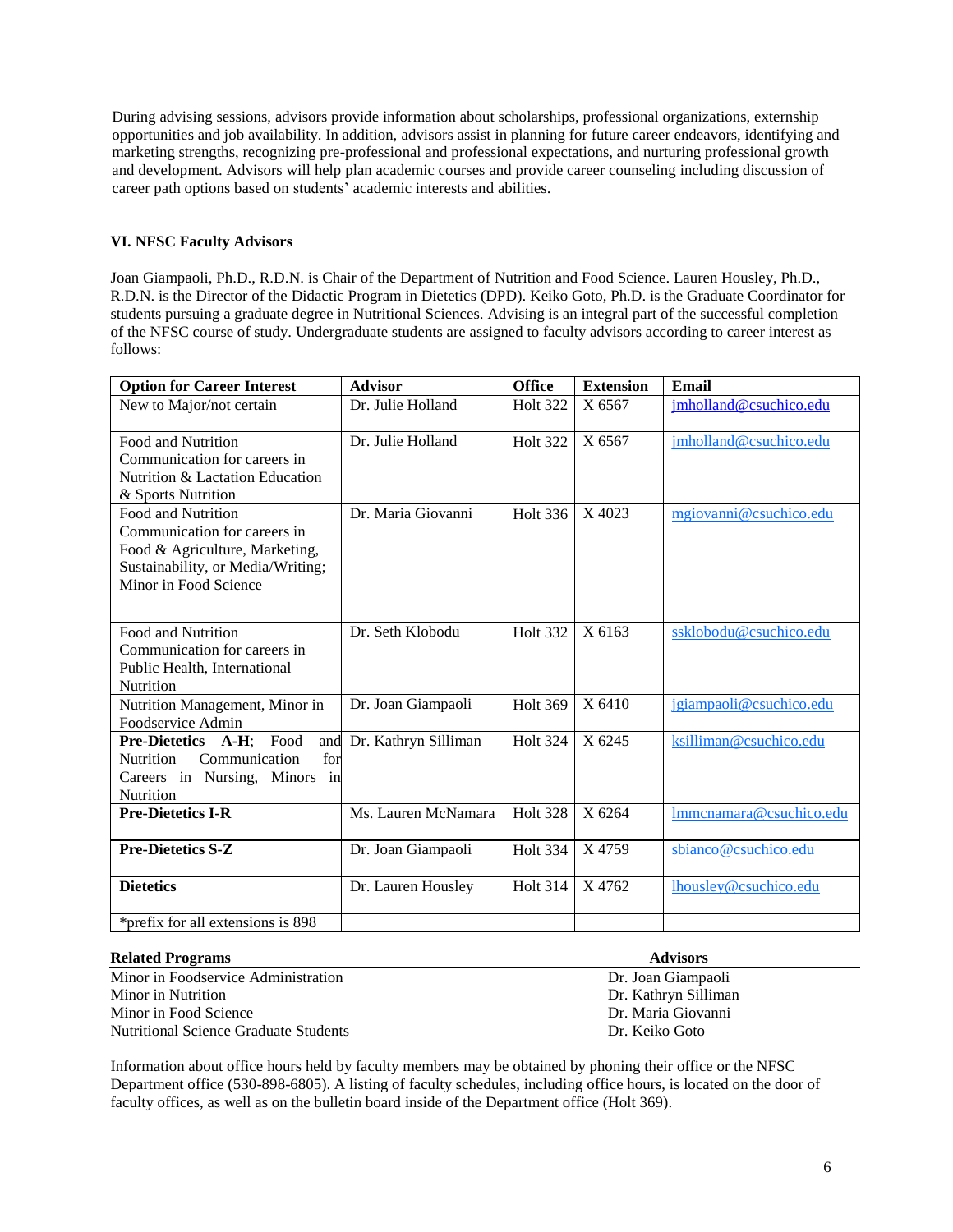#### **VII. Applying to the option in General Dietetics**

The option in General Dietetics requires an application. The options in Nutrition Management or Food and Nutrition Communication do not require an application.

Prerequisites for Admission to the Option in General Dietetics include the following:

- 1. The cumulative grade point average for all college-level work must be a minimum of 2.75.
- 2. The following prerequisites must be completed with a grade of C or higher before applying to the Dietetics Option (exception: one of the following courses may be in progress during the semester one applies): MATH 105, BIOL 104, BIOL 211, CHEM 107, CHEM 108, and NFSC 340.
- 3. It is highly recommended (but not required) that CHEM 350 & 350L be in progress or completed the semester students apply for admission to the option.
- 4. Please note that admitted students typically exceed minimum course grade and GPA requirements.

The Dietetics application must be submitted by March 1 (even if this date occurs on a weekend – please plan ahead). The Dietetics application is available from the Nutrition and Food Sciences webpage at: [https://www.csuchico.edu/nfsc/programs/undergraduate/dietetics/application.shtml.](https://www.csuchico.edu/nfsc/programs/undergraduate/dietetics/application.shtml) The application includes information about submitting a late application after the deadline. In addition to the application, students must provide transcripts (unofficial are acceptable) of all previous college or university level work, a resume, two letters of recommendation, a one-page written personal statement discussing career goals, a *verified/signed* copy of the student's prerequisite GPA, and a *verified/signed* course plan. See application for details.

Applications are reviewed by a committee which ranks all applications for placement. Students are evaluated on a variety of measures to determine future potential to succeed in the dietetics field. Applications are scored based on overall GPA, pre-requisite course GPA, content and writing quality of personal statement, letters of recommendation, evidence of internship/volunteering/work experience, skills, and professionalism as demonstrated in the classroom and during individual interactions with NFSC faculty. Students not selected for the option are encouraged to meet with a NFSC faculty advisor. Students not selected may reapply one additional time.

#### **VIII. Academic Standing in the Option in General Dietetics**

Formal evaluation and reporting of performance and progress may occur in many ways including assignment of grades; comments on examinations; quizzes, reports, or other evaluative methods; and verbal or written reports directed to the student. These will occur on a regular basis, minimally, at least once per semester.

Ethical behavior, academic integrity, academic performance, and professionalism are continuously monitored by instructors and the DPD program director. If the DPD program director is notified by the student's instructor of any issues, a corrective action is made in accordance with school and program policies: [http://www.csuchico.edu/pres/em/2018/18-011.shtml.](http://www.csuchico.edu/pres/em/2018/18-011.shtml)

Students must stay in contact with the DPD program director or department chair. If a student stops attending classes and is not in contact with the DPD program director or department chair for two consecutive semesters, the student will be dropped from the program. The student may reapply to the DPD program if he or she wishes to do so at a later time. Students are only allowed to apply to the DPD program twice.

For students who are struggling in a course, the instructor and/or DPD program director provides academic advising and mentoring as applicable. In addition, the DPD program director checks student grade reports each semester to monitor academic performance.

A student must be in good academic standing in all university courses upon being accepted into the General Dietetics option. All courses taken to fulfill the General Dietetics option course requirements must be taken for a letter grade except those courses specified by the department as Credit/No Credit grading only. All required courses must be passed with grades of "C" or higher. Progression in the General Dietetics option course sequence depends upon maintaining a cumulative grade point average of 2.75 and grades of "C" or better in all courses and assignments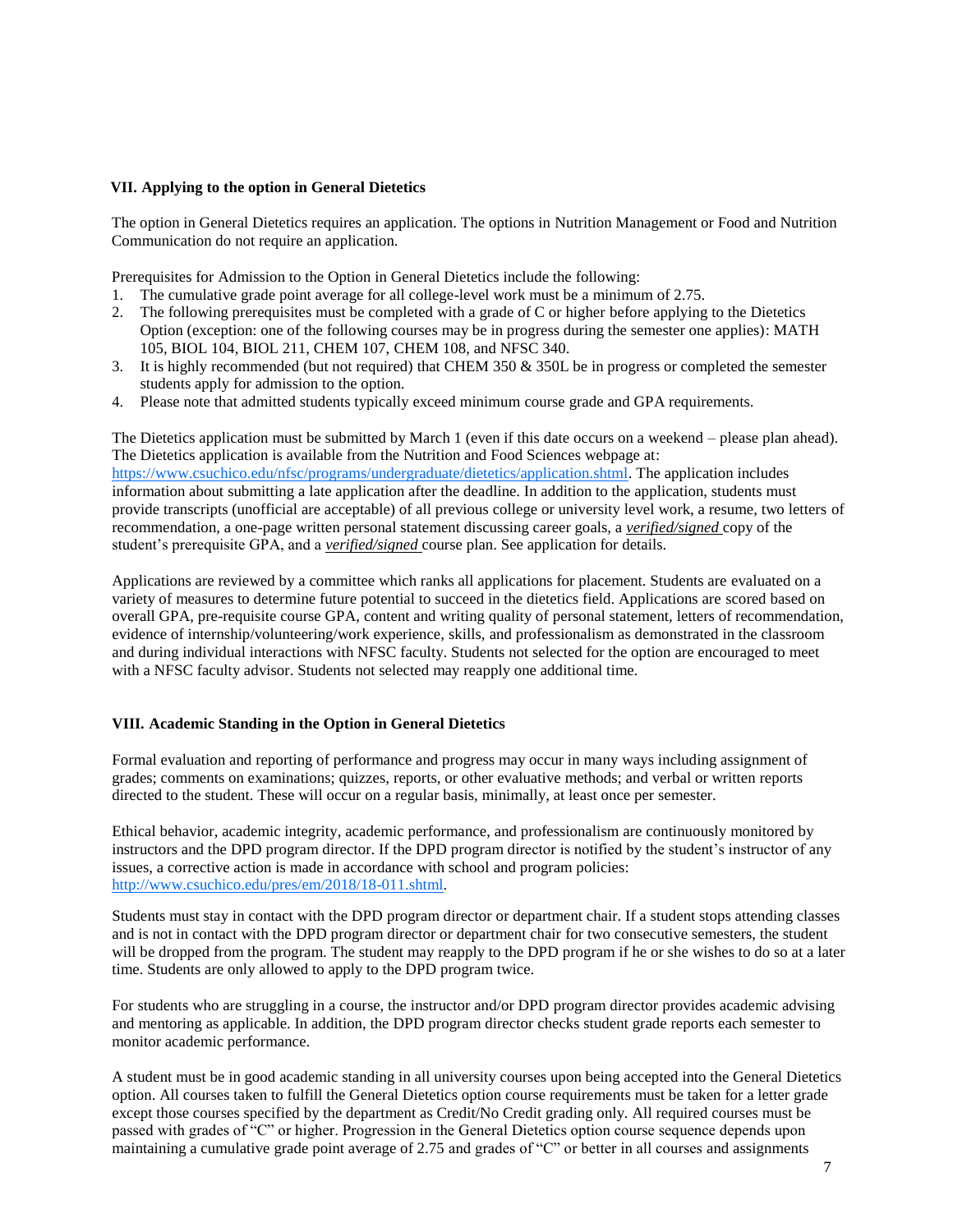required for the General Dietetics option.

Students failing to maintain a 2.75 overall cumulative GPA will be placed on probation for one (1) semester. Students who do not achieve the 2.75 in that semester must petition in writing to the General Dietetics Option Selection Committee to progress in the program. The General Dietetics Option Selection Committee will decide if and how the student may proceed.

By policy, a student receiving a grade of C- or less in a course required by the DPD program may not progress in the option. The student must retake the course and earn a "C" or better before he or she is allowed to progress in the General Dietetics option, or the student must switch to another option or major. The student may petition the General Dietetics Option Selection Committee to review the application of the policy in his/her situation, if serious and compelling conditions contributed to a failing grade. Barring exceptional circumstances, students will not be allowed to repeat more than one course of the following courses (NFSC 440, NFSC 457, NFSC 470, NFSC 471), and the course may only be repeated one time. To prevent excessive graduation delays, further limits may be set to prevent excessive repeats of other courses in the General Dietetics option at the discretion of the DPD program director. If a student earns a grade of C-, D+ or D in a General Dietetics option course the final semester, the student may graduate with a degree but will not be issued a verification form until the course has been completed successfully as outlined above.

If a student withdraws from a DPD-required course after week 4, the withdrawal may be treated as a first, unsuccessful attempt to complete the course. Academic progress in the course may be evaluated. If decided that the withdrawal is considered a first attempt, students must follow the policy above as if they had earned a C- or less in the course. Students should discuss any plans to withdraw from DPD-required courses with the DPD program director and department chair to determine the impact of the withdrawal on forward progress in the program.

To successfully complete the DPD program, students must obtain specific knowledge requirements and meet specific learning objectives. These objectives (aka. KRDNs) are set by ACEND and are updated on a regular basis to ensure students are prepared for entry-level positions. These objectives are assessed through assignments offered in DPD courses. By policy, a student earning a grade of C- or less on an assessment required by the DPD program to measure a required knowledge competency may not be allowed to progress in the option. In this circumstance, the DPD program director will address the situation on an individual basis and determine the best course of action for the student. In some instances, a remedial assignment may be available to the student. It is recommended that students report low grades on these assignments to the DPD program director as soon as possible to ensure the best outcomes. KRDNs and the assignments used for assessment should be clearly listed on course syllabi. Additionally, the DPD program director can provide a list of current KRDNs upon request.

Students struggling in a course are encouraged to gain access to remedial instruction such as tutoring through the Student Learning Center: [https://www.csuchico.edu/slc/.](https://www.csuchico.edu/slc/) It is the students' responsibility to discuss ongoing performance with course instructors and the DPD program director in a timely fashion each semester to promote student success.

# **IX. Earning a Degree in Nutrition and Food Sciences**

To earn a degree in Nutrition and Food Sciences and a Verification Statement verifying completion of DPD coursework, students must complete all the university's mandated requirements such as General Education, American Institutions, and US Diversity course requirements. These are listed in detail in the University Catalog available at: [http://catalog.csuchico.edu/viewer/20/BACHELORREQS.html.](http://catalog.csuchico.edu/viewer/20/BACHELORREQS.html) In addition, students must complete the Core Requirements for the BS degree in NFSC and one of the three options listed in the Catalog at: <http://catalog.csuchico.edu/viewer/21/NFSC/NUFSNONEUN.html.> Students completing DPD requirements as part of the NFSC graduate program must also complete all requirements of the graduate degree before a Verification Statement can be issued.

**The Option in General Dietetics** is designed to meet the Didactic (knowledge) Requirements for entry-level dietitians as approved by the Accreditation Council for Education in Nutrition and Dietetics (ACEND) of the Academy for Nutrition and Dietetics and is known as the "**Didactic Program in Dietetics**" or the **DPD**. Graduates who successfully complete the General Dietetics option meet the academic requirements permitting them to apply to an ACEND-accredited supervised practice program called a dietetic internship (DI). Following successful completion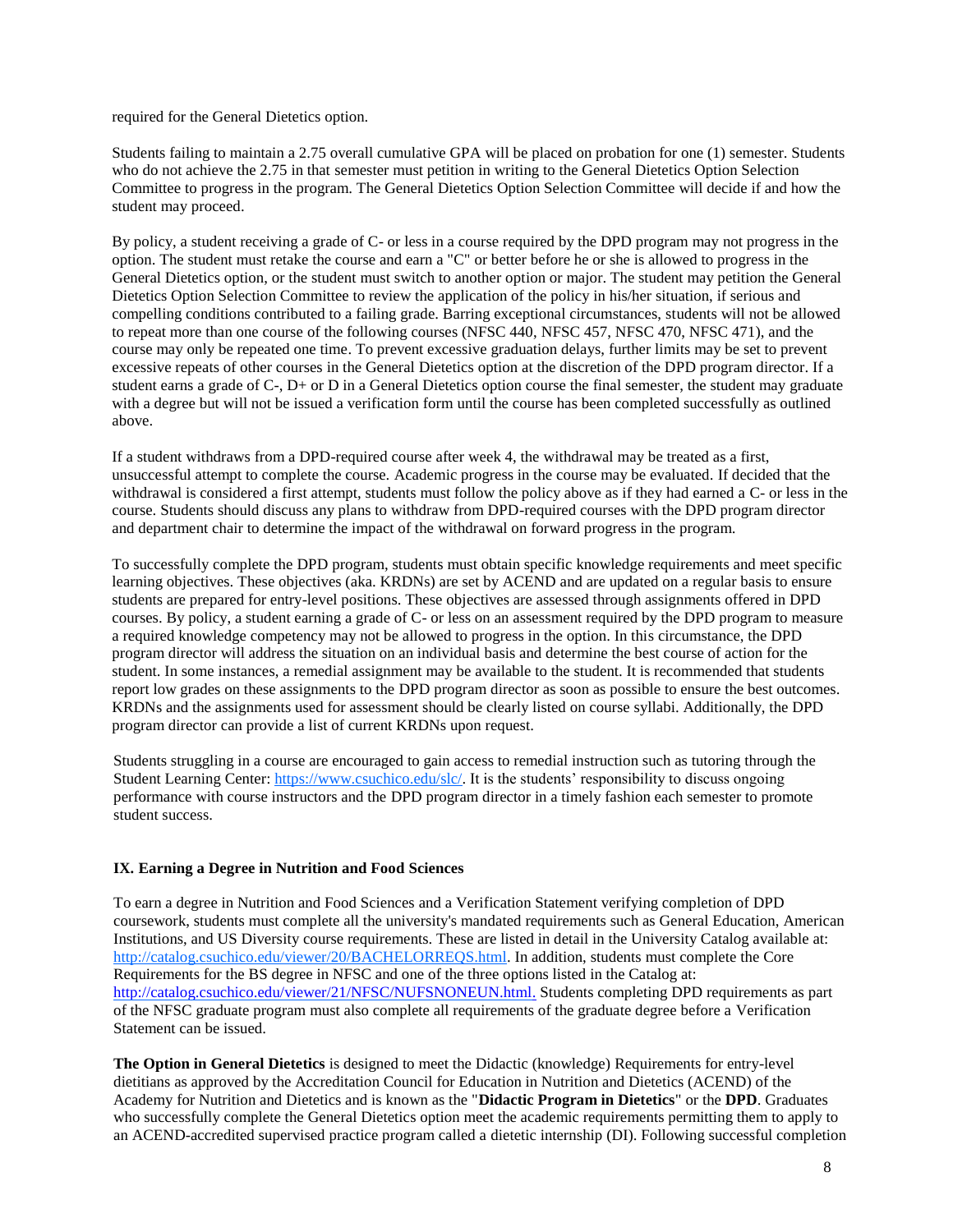of the DI, the individual may sit for the Registered Dietitian Nutritionist Examination. Successful completion of the examination enables one to have the credential, Registered Dietitian Nutritionist, or RDN. **Beginning January 1, 2024, those wishing to sit for the Registered Dietitian Nutritionist Examination must have earned at least a master's degree. Students starting as freshmen in 2018-2019 or after will need to earn an advanced degree (master's degree or doctorate degree).**

It is possible for students to double or triple option in the major. Students who wish to do this should expect a longer time spent in the program to satisfy all requirements for each option and should contact the DPD program director as soon as possible. Students will work with the DPD program director as well as an advisor in the other desired major options to ensure graduation requirements are met. Please see the handbook for Nutrition Management and Food and Nutrition Communication or the Catalog for a description of the other options.

Students planning to graduate must apply for graduation according to university policies, which are found here: [https://www.csuchico.edu/gradadvising/graduation-application.shtml.](https://www.csuchico.edu/gradadvising/graduation-application.shtml) Once students are accepted into the DPD program, students must complete a Plan Change Form to change their majors to General Dietetics before applying for graduation. The DPD program director will inform students of this process and due dates for changing majors. Deadlines to apply for graduation are set by the university.

#### **X. Sequence of NFSC Courses and Advising Plan**

Many NFSC courses have prerequisites. It is important that any prerequisites be completed prior to enrolling in a course. The following webpage shows a four-year Major Advising Plan for the General Dietetics option: [https://csuchico.app.box.com/s/vkucv381l4xs9jashgefk5cz5ec5qtno.](https://csuchico.app.box.com/s/vkucv381l4xs9jashgefk5cz5ec5qtno)This advising plan is meant to provide general guidance. It is not to replace regular meetings with an advisor. Advisors will help to individualize students' plans depending on prior academic background, the need to work as well as go to school, and other commitments students may have outside of school. The current schedule of courses is available online at: [http://www.csuchico.edu/schedule/.](http://www.csuchico.edu/schedule/)

# **XI. Challenge Policy**

Students may apply to challenge any course listed in the current *University Catalog* by passing a special examination on the course content. Credit earned by challenging courses will not apply towards residence requirements. CR/NC grading is mandated for challenged courses except in those contexts approved in advance by the Vice President for Academic Affairs. To challenge, students must be enrolled in the University and in the course for the current semester and pay the appropriate fees. Students may not challenge a course if they have previously received credit for a more advanced course dealing with the same concepts.

To apply to challenge a course, students must submit a letter, no later than the end of the second week of classes, to the chair of the department offering the course. The letter must include pertinent information concerning the student's educational background, readiness to challenge a course by examination, potential educational value of such a challenge in contrast to experiencing active enrollment in the course, and contact with a faculty member in the context of such enrollment. The department chair will approve or deny the application based on department policy and information on the application, and will notify the student of the decision. If approved, the course instructor will administer a written examination to the student. Where skills are involved, a performance test may be required in addition to the written examination.

If a student passes the examination, the department chair will send a memorandum instructing the Registrar to enter the credit on the student's academic record as "passed by examination," with a grade symbol of CR. If a student fails the exam, the student may remain in the course and earn a letter grade upon completion of the course. (Students may request the CR/NC grading option, if appropriate, in accordance with established university policy and procedures.) The student's application form and the examination will be retained in the department office for at least one year.

*Exceptions and additional information.* No more than 30 semester units of credit earned by challenging courses may count towards the bachelor's degree. Courses applied towards a master's degree may not be challenged. At least 18 credit hours of DPD courses must be taken at this institution to earn a Verification Statement. Certain major requirements may be waived by departmental examination, but no units will accrue.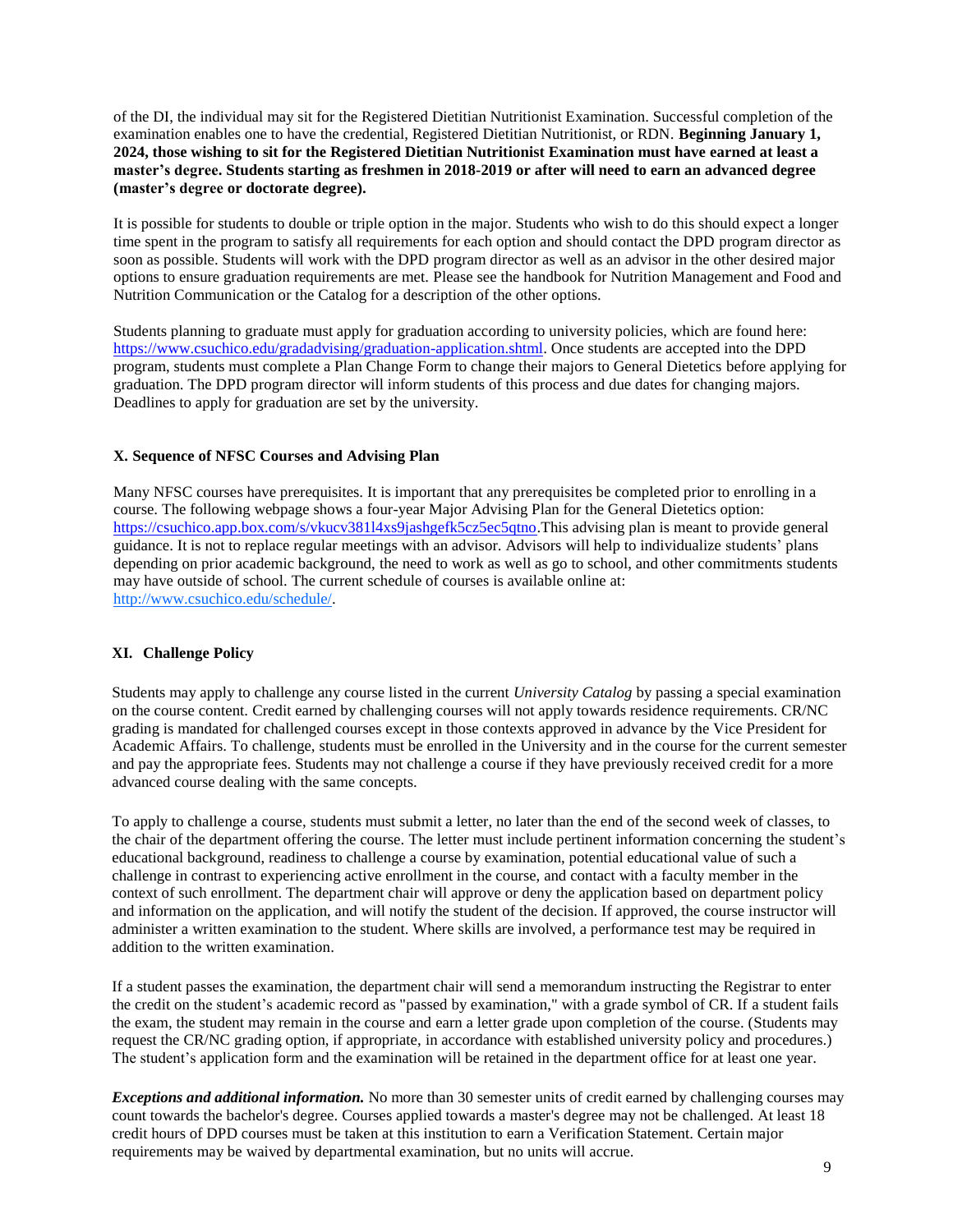This policy is also described in the University Catalog at: [http://catalog.csuchico.edu/viewer/20/ACAREGS.html.](http://catalog.csuchico.edu/viewer/20/ACAREGS.html)

# **XII. Grievance**

Most student complaints can be resolved on an informal basis by the office. Students who believe they are victims of unfair policies or practices should first discuss their concerns with the instructor directly. They may then contact the DPD program director and, if necessary, the chair of the department. Should the situation be unresolvable through informal means, the student may invoke formal grievance proceedings with Student Judicial Affairs (SSC 190, 530- 898-6897) [https://www.csuchico.edu/sjd/index.shtml.](https://www.csuchico.edu/sjd/index.shtml) If grievances are not able to be resolved at the university level, students may submit complaints regarding the program or program noncompliance with the Accreditation Council for Education in Nutrition and Dietetics (ACEND) accreditation standards can be directed to:

Accreditation Council for Education in Nutrition and Dietetics 120 South Riverside Plaza, Suite 2190 Chicago, IL 60606-6995 Phone: (800) 877-1600, ext. 5400 or (312) 899-0040 [ACEND@eatright.org](mailto:ACEND@eatright.org) <http://www.eatrightpro.org/resources/acend>

# **XIII. Service Learning Externship Experience**

Students may elect to enroll in NFSC 460L Nutrition Counseling Clinical, NFSC 475L Nutrition Clinical Practicum, Nutrition Fieldwork or NFSC 389/489/489C Externship to gain practical experience in various employment areas of nutrition, foodservice administration/nutrition management, and food science. Meeting with an advisor is the first step in the process. When students have determined what area they would like to explore, an advisor will direct students to the faculty member with expertise in that area. NFSC professors have suggestions for appropriate sites for externship experiences. Students' interests, past experiences, coursework completed, and plans for the future will be evaluated when considering placement. It is the responsibility of the student to obtain the Externship Packet from the NFSC Department office (Holt 369). A written statement of a goal and objectives for the learning experience and a weekly log of activities facilitate the experience. Students receive Credit/No Credit rather than a letter grade. Facilities may require students to provide additional documentation/materials prior to entering the facility. Cost for additional documentation/materials required by the facility is the students' responsibility and types of additional documentation/materials may include: criminal background checks, drug screening, CPR training, updating immunization/and or previous records, TB test, etc. Students may also need to transportation to facilities off campus in Northern California. One unit of credit is granted for each 45 hours of experiential work. Faculty members and their areas of interest are listed below:

| <b>Name</b>                | <b>Email Address</b>    | <b>Nutrition Externship Advice</b>     |
|----------------------------|-------------------------|----------------------------------------|
| Dr. Lauren Housley, RDN    | lhousley@csuchico.edu   | Nutritional Biochemistry; Cancer       |
|                            |                         | Prevention                             |
| Angela Alger, MS           | aalger@csuchico.edu     | <b>Sports Nutrition</b>                |
| Stephanie Bianco, MS, RDN* | sbianco@csuchico.edu    | Nutrition Program Management/Food      |
|                            |                         | Safety                                 |
| Dr. Joan Giampaoli, RDN    | jgiampaoli@csuchico.edu | School + Healthcare Nutrition          |
|                            |                         | Management; Eating Disorders           |
| Lauren McNamara, MS, RDN   | Immcnamara@csuchico.edu | <b>Clinical Nutrition</b>              |
|                            |                         |                                        |
| Laura Curtis, MS, RDA      | lccurtis@csuchico.edu   | Motivational Interviewing              |
|                            |                         |                                        |
| Dr. Maria Giovanni         | mgiovanni@csuchico.edu  | Food Science $+$                       |
|                            |                         | Systems/Management/Healthy Aging       |
| Dr. Keiko Goto             | kgoto@csuchico.edu      | $Food + Culture$                       |
|                            |                         |                                        |
| Dr. Seth Selorm Klobodu    | ssklobodu@csuchico.edu  | Global Nutrition + Community Nutrition |
|                            |                         |                                        |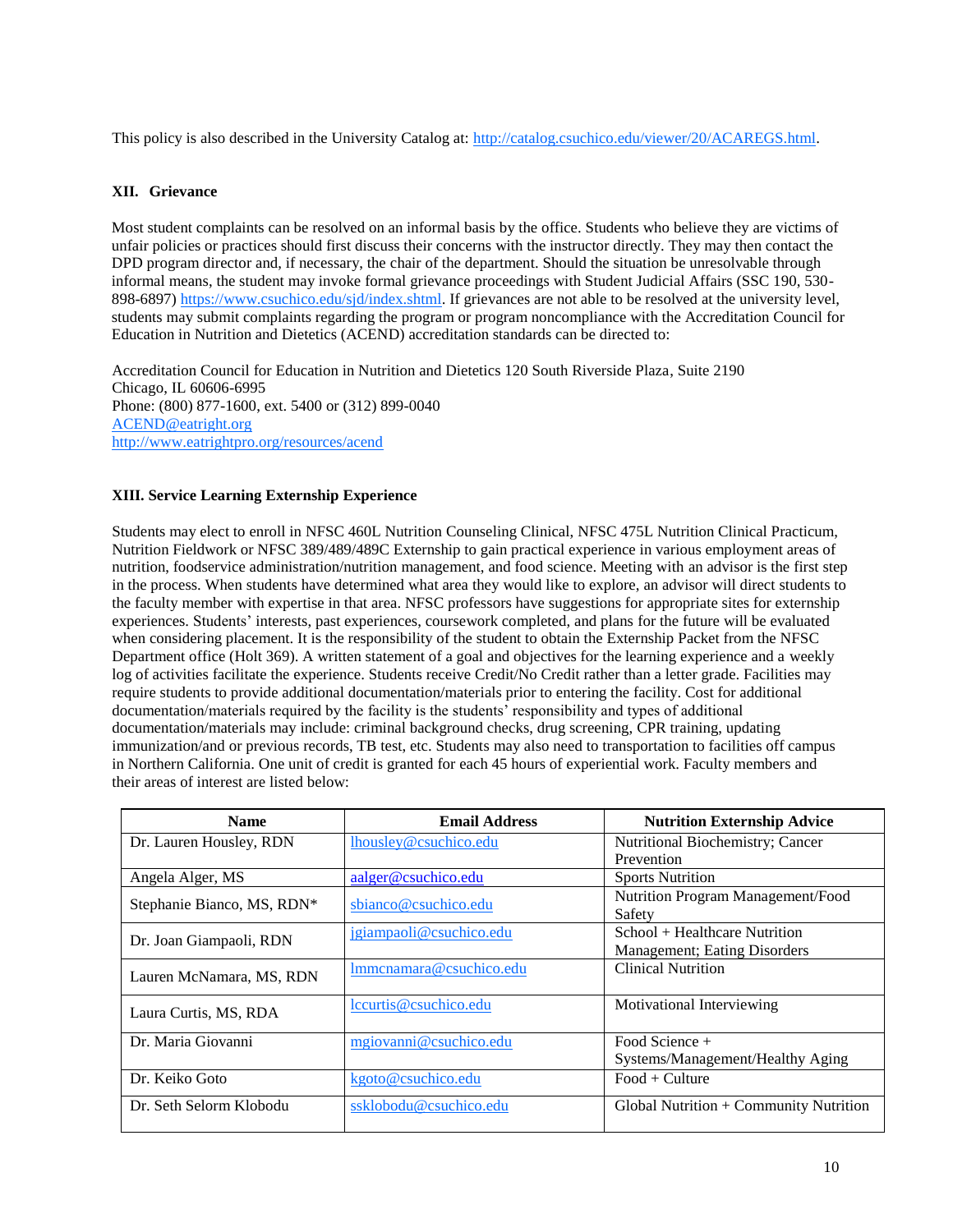| Dr. Michelle Morris, RDN  | mrmorris@cuschico.edu                               | Community Nutrition, Senior Nutrition.<br>Eating Disorder Prevention |
|---------------------------|-----------------------------------------------------|----------------------------------------------------------------------|
| Dr. Julie Holland         | imholland@c<br>suchico.edu                          | Child Nutrition + Lactation                                          |
| Dr. Kathryn Silliman, RDN | $\ket{\text{ksiliman}\omega_{\text{csuchico.edu}}}$ | Nutrition Science/Nutrition Advocacy                                 |

**\*The Center for Healthy Communities (CHC),** directed by Stephanie Bianco, provides over 100 externship and paid positions for CSUC students per year. CHC is an umbrella organization for many programs that serve the North state community including CalFresh outreach, community health policy, community services and classes, evaluation and health program consulting, farm to school programs, food safety, preschool physical activity promotion, public health staff trainings and services, and senior meals. For information on student opportunities please visit: [http://www.csuchico.edu/chc/.](http://www.csuchico.edu/chc/)

# **XIV. Granting of the Degree**

Students earn a Bachelor of Science degree in Nutrition and Food Sciences upon successful completion of the following requirements:

- 1. General education program including American Institutions and Diversity courses (48 units)
- 2. NFSC Department Core Requirements (40 units)
- 3. Option in General Dietetics (35 units)
- 4. Accumulation of 120 units, 40 of which must be upper division units
- 5. Grade point average of at least 2.75 in both the major and the overall coursework

To earn a Verification Statement, students must earn C or higher in all DPD-required courses and on all ACENDrequired KRDN assessments in addition to the requirements listed above. A student who meets all of the requirements to graduate but fails to earn C or higher in all DPD-required courses and on all ACEND-required KRDN assessments will graduate with a degree but will not earn a Verification Statement until the courses or assessments are retaken successfully.

# **XV. Applying for a Dietetic Internship**

Students are encouraged to obtain information and assistance in selecting and applying for a dietetic internship from their advisor and the DPD program director. A listing of accredited dietetic internships may be found at the website for the Academy of Nutrition and Dietetics online at: [https://www.eatrightpro.org/acend/accredited](https://www.eatrightpro.org/acend/accredited-programs/dietetic-internships)[programs/dietetic-internships.](https://www.eatrightpro.org/acend/accredited-programs/dietetic-internships)

Students generally apply for dietetic internship programs prior to completion of the didactic program. For dietetic internship programs that begin in the winter, the application deadline is mid-September for most programs. For dietetic internship programs that begin in the summer or fall, the application deadline is mid-February for most programs. The application packet will need to include an "Intent to Complete" form or a "Verification Statement" which must be obtained from the DPD program director (see section XIX). The director's signature on these forms verifies that the individual has completed a graduation audit and will graduate (Intent to Complete form), or that the individual has already graduated, and the degree has been posted (Verification of Completion form).

The dietetic internship at CSUC accepts applications from Master's degree graduates in a pre-selection process. If all six available positions are not filled, the pre-select process may open to CSUC DPD students. Information regarding the CSUC Dietetic Internship Program may be obtained from the Dietetic Internship Director, Lauren McNamera.

Please read the Frequently Asked Questions (FAQs) below for additional information regarding dietetic internships.

# **XVI. Registration Examination for Nutrition and Dietetics Technicians (NDTR)**

Upon completion of the General Dietetics Option (DPD) and university graduation requirements for a Bachelor of Science degree, students are eligible to sit for the Registration Examination for Nutrition and Dietetic Technicians. Once the student's degree is posted, the DPD program director can issue a Verification Statement (see XIX) and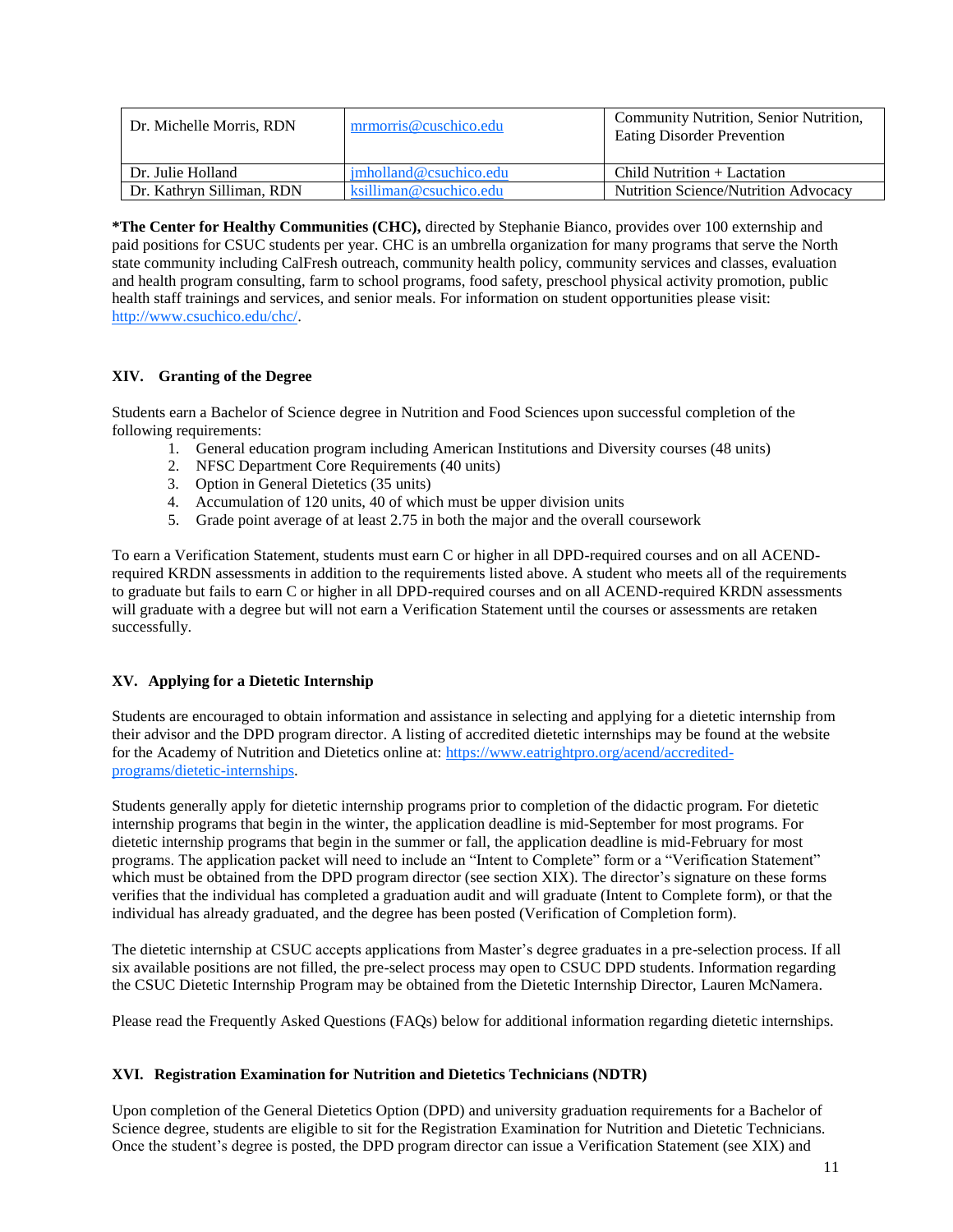process paperwork for the Registration Examination for Nutrition and Dietetic Technicians through the Commission on Dietetics Registration. The DPD program director only processes paperwork for the Registration Examination for Nutrition and Dietetic Technicians twice a year (spring and summer). For additional information about the Nutrition and Dietetic Technician Registered (NDTR) examination and careers, visit: [http://cdrnet.org/certifications/dietetic](http://cdrnet.org/certifications/dietetic-technician-registered-dtr-certification)[technician-registered-dtr-certification.](http://cdrnet.org/certifications/dietetic-technician-registered-dtr-certification)

# **XVII. Verification Statement for the Didactic Program in Dietetics (DPD)**

Upon completion of the General Dietetics Option (DPD) and university graduation requirements for a Bachelor of Science degree, students will earn DPD Verification Statements. The DPD program director's signature on this form verifies that the individual has successfully completed the didactic requirements. Prior to graduating, students are required to give the DPD program director a current mailing address or email address. Once the student's degree is posted, the DPD program director will issue an electronic Verification Statement that has a digitally verified signature. Hard copies are available upon request.

A Verification Statement is required to sit for the Nutrition and Dietetics Technician, Registered (NDTR) examination (see section XVIII) or to begin a dietetic internship to become a Registered Dietitian Nutritionist (see section XVII).

Students wishing to obtain a Verification Statement as a post baccalaureate student may complete the required DPD courses as a graduate student in the Masters of Science in Nutritional Science program. Previously completed coursework equivalent to the required DPD courses can substitute course requirements at CSUC as long as the proposed course aligns with the course content at CSUC. Students who would like previous coursework to replace courses on the DPD course list must submit official or unofficial transcripts to the DPD program director from the institution where the courses were completed. The DPD program director may also request to view a course syllabus.

Students who have completed courses equivalent to the required DPD courses prior to attending CSUC as a graduate student must complete a minimum of 18 DPD course units at CSUC in order to obtain a Verification Statement.

Upon completion of the General Dietetics Option (DPD) courses and university graduation requirements for a Master's of Science degree, students will be mailed the DPD Verification Statements. The DPD program director's signature on this form verifies that the individual has successfully completed the didactic requirements. Prior to graduating, students are required to give the DPD program director a current mailing address or email address. Once the student's degree is posted, the DPD program director will issue an electronic Verification Statement that has a digitally verified signature. Hard copies are available upon request.

# **XVIII. Policies and Procedures**

Many policies and procedures have been established to assist and guide students through their academic career at CSUC. Below are some of the university policies of which students should be aware and the link to the University Catalog.

| Policy                                                                                                                                                                                                                       | Link                                                         |
|------------------------------------------------------------------------------------------------------------------------------------------------------------------------------------------------------------------------------|--------------------------------------------------------------|
| Academic Calendar*                                                                                                                                                                                                           | https://www.csuchico.edu/apss/calendar/aca-cal-2021-22.shtml |
|                                                                                                                                                                                                                              |                                                              |
| <b>Academic Policies + Regulations including:</b><br>Course Credit policies; Registration; Change of<br>Program and Withdrawal Policies; Grading;<br>Academic Probation and Disqualification;<br><b>Course Repeat Policy</b> | http://catalog.csuchico.edu/viewer/21/ACAREGS.html           |
| <b>CSUC Strategic Plan</b>                                                                                                                                                                                                   | http://catalog.csuchico.edu/viewer/19/STRATEGICPLAN.html     |
| <b>CSUC Governance + Administration</b>                                                                                                                                                                                      | http://catalog.csuchico.edu/viewer/21/UGOVADM.html           |
| <b>University Policies including:</b>                                                                                                                                                                                        | http://catalog.csuchico.edu/viewer/21/UNIVPOL.html           |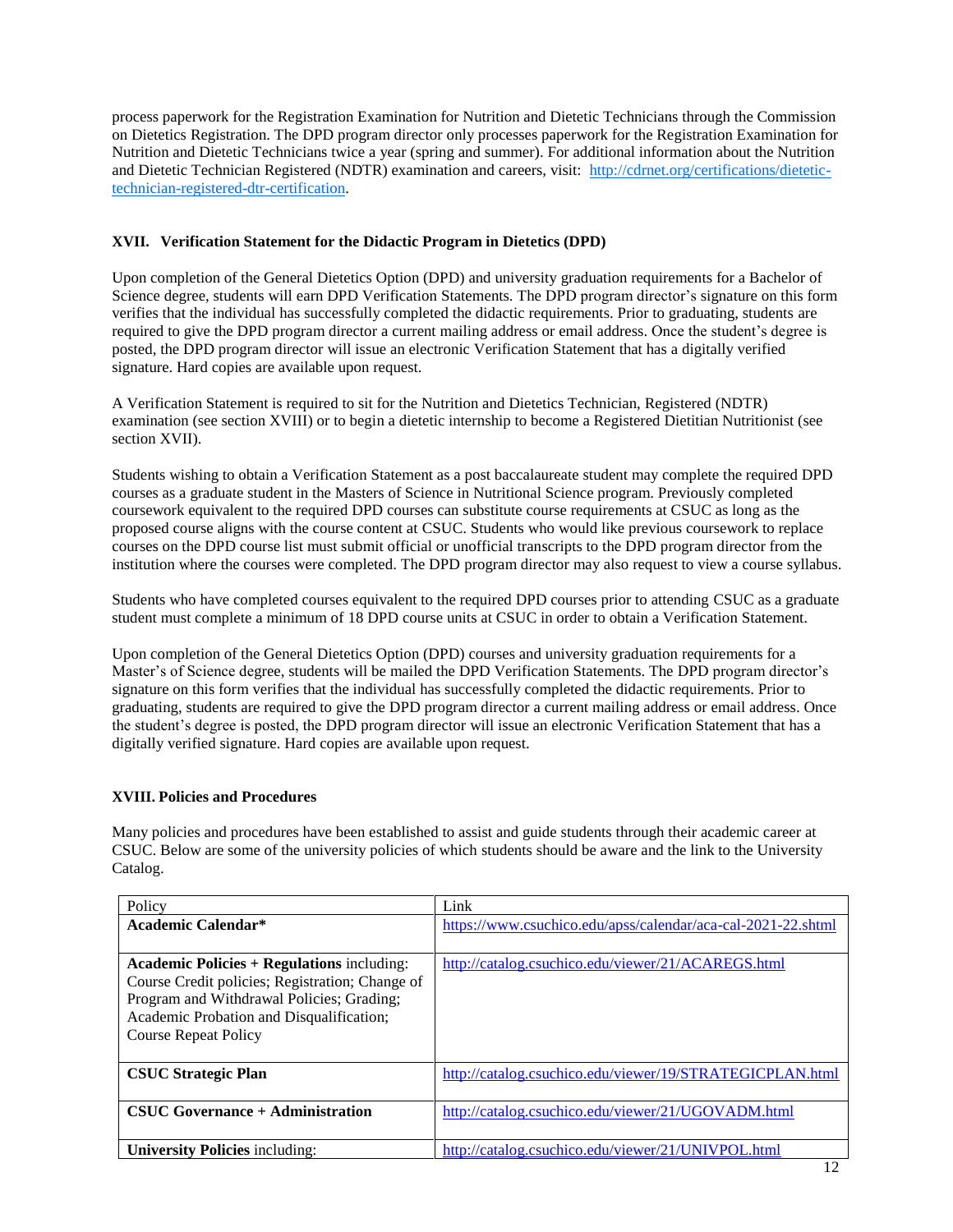| Nondiscrimination; Access and Academic<br>Rights Grievance procedures; Privacy Rights;<br>Student Support Services; Faculty and Student<br>Relations; Alcohol and Drug Education |                                                         |
|----------------------------------------------------------------------------------------------------------------------------------------------------------------------------------|---------------------------------------------------------|
| $\text{CSU}$ System Policies + Regulations including:<br>Nondiscrimination; Privacy; Student Conduct                                                                             | http://catalog.csuchico.edu/viewer/21/CSUPOL.html       |
| <b>Student Records and Registration</b>                                                                                                                                          | http://catalog.csuchico.edu/viewer/21/STUDRECREG.html   |
| <b>Degree Requirements + Graduation</b>                                                                                                                                          | http://catalog.csuchico.edu/viewer/21/BACHELORREQS.html |

\*University Schedule of Classes also contains this information.

Additional university policies that are not in the catalog:

#### **Insurance requirements, including those for professional liability:**

The University recommends that students have personal insurance to cover cost of care beyond that provided by the Student Health Service. A low-cost accident and health insurance plan that is designed especially for CSU students is available through Student Health Services.

Students enrolled in Fieldwork/Externship (389/489/489C) units, Independent study (399/499H) units, or Nutrition Practicum Clinical (NFSC 475L) may be required to have professional liability insurance. The University strongly recommends that students obtain professional liability insurance prior to undertaking any undergraduate laboratory or externship experience. Some health care entities require that students have this coverage, others make it optional. Check with an advisor or with the entity to determine if coverage is required and, if so, at what levels.

The following information is provided solely to assist students in obtaining coverage. California State University, Chico does not endorse any particular insurer, and students may wish to seek out an insurer other than one listed here.

Healthcare Providers Service Organization Website: [\(http://www.hpso.com\)](http://www.hpso.com/) E-mail: service@hpso.com; Phone: 800-982-9491

American Professional Agency, Inc. Website: [\(http://www.americanprofessional.com/student\)](http://www.americanprofessional.com/student) Phone: 800-421-6694

Proliability, administered by Mercer Consumer Website: [\(http://www.proliability.com\)](http://www.proliability.com/) Phone: 800-375-2764

# **Liability for safety in travel to or from assigned areas and injury or illness while in the facility for supervised practice:**

The University Student Travel Accident insurance may provide coverage in excess of students' own insurance if students are involved in an accident while traveling to or from a university-sponsored activity that is part of a course requirement.

#### **Injury or illness while in the facility for supervised practice:**

Workers' Compensation coverage is provided by either the employer or the university. This depends on the terms of the contract for placement of students with the employer.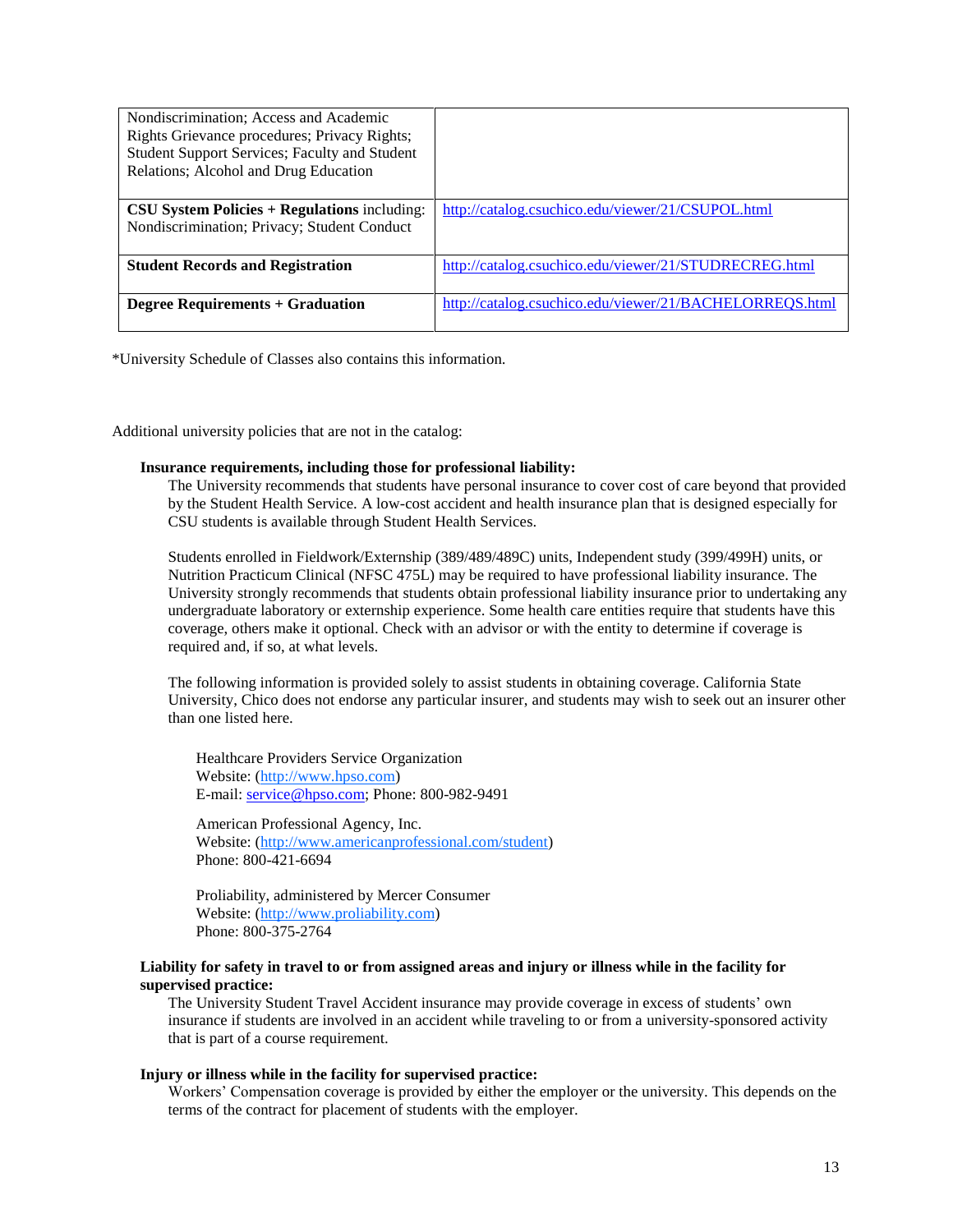#### **Experiential learning cannot replace employers:**

Students doing experiential learning must not be used to replace employees. If a student is being asked to work in a way that replaces employees, the student should notify the course supervisor.

#### **XIX. Student Clubs: Nutrition and Food Sciences Association (NFSA) and Embodied**

**Nutrition and Food Sciences Association (NFSA).** This organization of NFSC majors meets regularly during the academic year. Participation in NFSA enables students to meet fellow classmates who have similar interests, develop friendships, and learn about the field. Many interesting topics related to food, nutrition and dietetics are presented at the meetings by a variety of area professionals to introduce students to the many career opportunities available. Events in which the organization participates include National Nutrition Month activities, community health fairs, and a variety of other nutrition education events. Meetings are announced in NFSC classes, via the e-mail distribution list and Facebook page, and fliers that are located on faculty bulletin boards as well as the NFSA display case on the first floor of Tehama Hall. The organization offers students the opportunity to develop leadership skills by being elected to an office in the club and/or volunteering for various responsibilities. Post baccalaureate supervised experience programs and employers place high value on profession-related leadership skills. Contact the Department Office for more information 898-6805 or visit: [http://www.csuchico.edu/nfsc/nfsa/index.shtml.](http://www.csuchico.edu/nfsc/nfsa/index.shtml)

**Embodied**. Embodied: *Living the Health At Every Size® Way* is an interdisciplinary student organization. Embodied welcomes all majors and is committed to celebrating diversity and encouraging size acceptance through education, advocacy, and service endeavors both on and off campus. Students who are tired of judging themselves and others for not measuring up to the "ideal" body weight, size, or type and who are interested in a student club that promotes positive body image and healthy behaviors using the Health At Every Size (HAES) approach are invited to join.

Embodied officer positions provide opportunities to develop leadership and advocacy skills. Embodied collaborates with many staff, faculty, and student groups that also promote diversity and social justice in order to make our campus welcoming to all. Additional information about HAES efforts on campus may be found at: <https://www.facebook.com/groups/CSUCHAES/>

#### **XX. Professional Organizations**

The NFSC faculty strongly supports and encourages student participation in professionally related activities. Student AND membership is required for some courses in the DPD program at CSUC.

The **Academy of Nutrition and Dietetics (AND),** website: [\(www.eatrightpro.org/\)](http://www.eatrightpro.org/), is the national professional organization of over 100,000 members headquartered in Chicago, IL. The mission of AND is to accelerate improvements in global health and well-being through food and nutrition. The vision of AND consists of a world where all people thrive the transformative power of food and nutrition.

The **California Academy of Nutrition and Dietetics (CAND),** website: [\(http://www.dietitian.org/\)](http://www.dietitian.org/), is the professional organization for AND members in the state and provides for the coordination of statewide matters. AND members living in California are automatically enrolled in CAND when they pay their AND dues. By becoming a CAND student member, students can improve their professional marketability and networking. Consult an advisor in the department for more information.

The **Northern Area Dietetics Association (NADA)**, website: [\(https://www.dietitian.org/northern-area/\)](https://www.dietitian.org/northern-area/), promotes exchange of information among food and nutrition professionals working in close proximity to one another. These associations provide opportunities for employment advancement via continuing education events and networking as well as promote the advancement of the profession of dietetics. NFSC students are welcome at CAND and NADA events. Membership in AND and CAND is required for membership in the local districts and associations.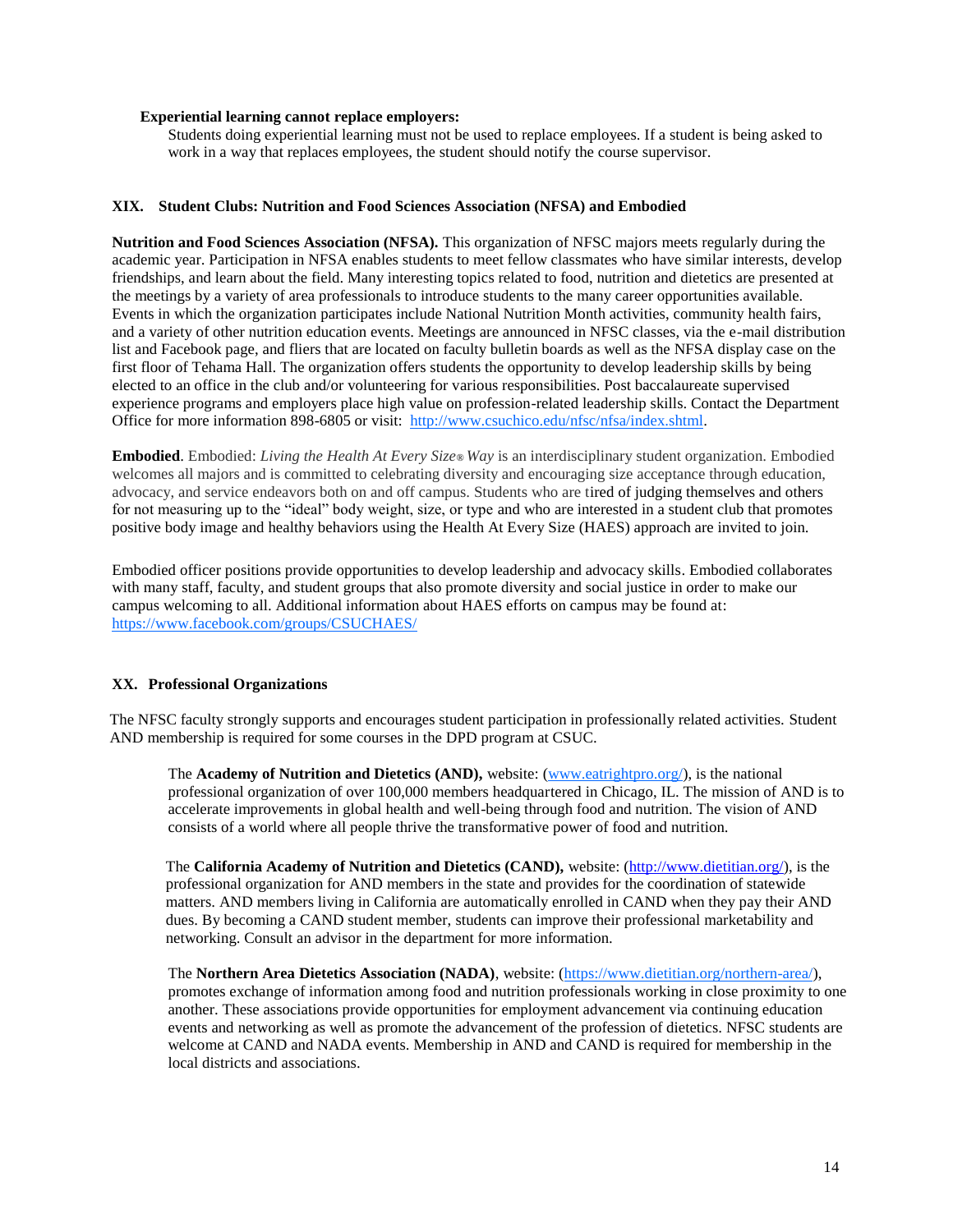#### **XXIII. Code of Ethics of the Academy of Nutrition and Dietetics**

Commitment to upholding the Academy for Nutrition and Dietetics Code of Ethics is an important concept in the NFSC Department and is discussed in various classes. The Academy of Nutrition and Dietetics and its Accreditation Council for Education in Nutrition and Dietetics are in the vanguard of professional associations and credentialing bodies that have adopted a voluntary enforceable code of ethics. This code, entitled the "Code of Ethics for the Profession of Dietetics" challenges all members to uphold ethical principles. This Code of Ethics is located at: [https://www.eatrightpro.org/-/media/eatrightpro-files/career/code-of](https://www.eatrightpro.org/-/media/eatrightpro-files/career/code-of-ethics/codeofethicshandout.pdf?la=en&hash=1DEF8BAE3548732AC47E3827D9E6326DA5AED496)[ethics/codeofethicshandout.pdf?la=en&hash=1DEF8BAE3548732AC47E3827D9E6326DA5AED496](https://www.eatrightpro.org/-/media/eatrightpro-files/career/code-of-ethics/codeofethicshandout.pdf?la=en&hash=1DEF8BAE3548732AC47E3827D9E6326DA5AED496) .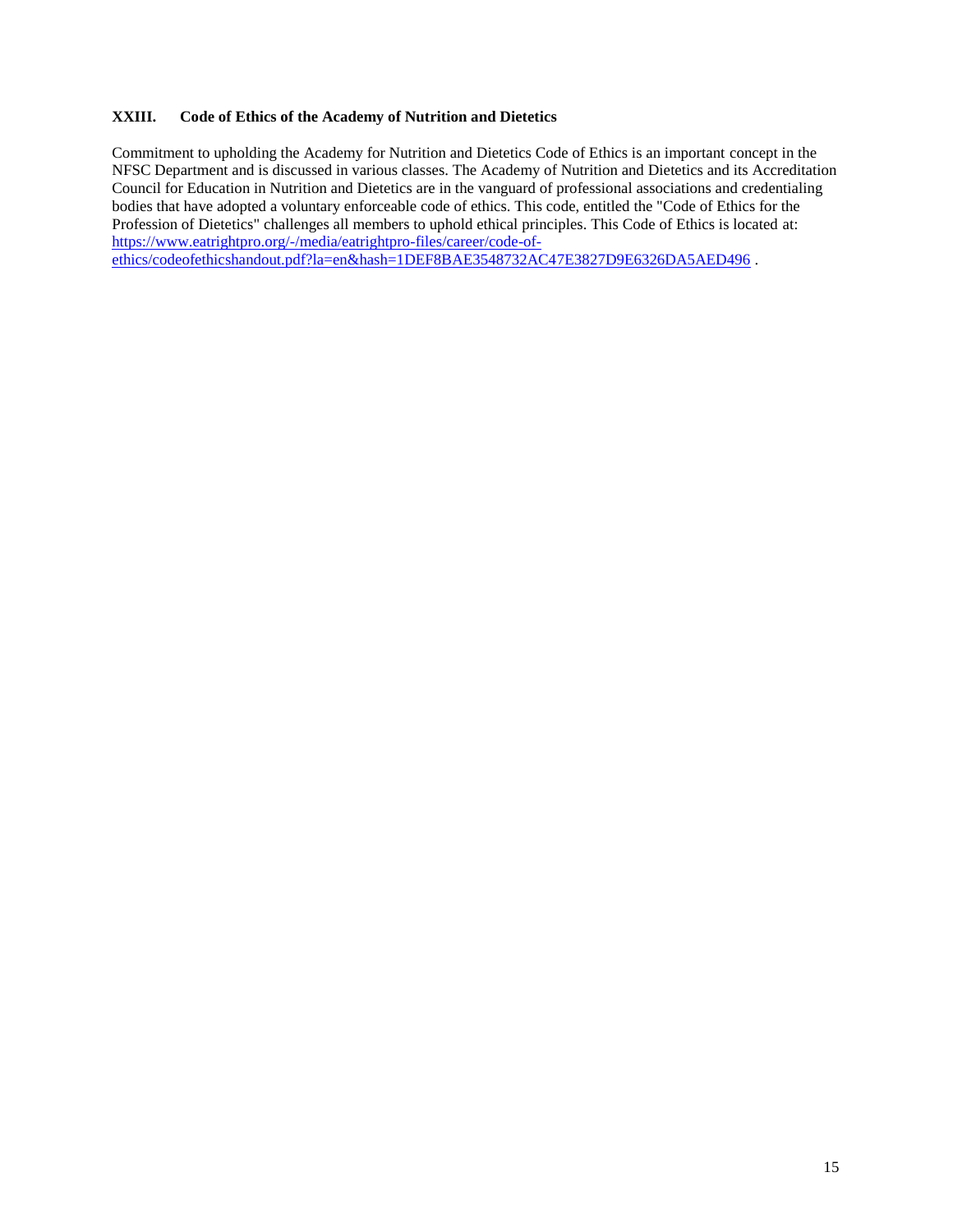# **Part 2**

# **Frequently Asked Questions (FAQ's)**

# **1. What types of careers are available to individuals with a degree in NFSC?**

The opportunities available to a student graduating with a B.S. degree in Nutrition and Food Sciences are endless. Some careers may require the Registered Dietitian Nutritionist (RDN) credential or additional education; others may not. The number of professional opportunities available to graduates is limited only by the individual's courage and imagination. Think big, think wild, and make it happen!

Examples of opportunities that may be open to students with a NFSC degree include:

- Nutrition and Dietetic Technician Registered (General Dietetics Option only)
- Management positions in hotel, restaurants, school foodservice, hospitals and assisted living facilities.
- Sales
- Technical services in business such as product development, quality control, and computer program development
- Community education with California Women, Infant and Children Programs (WIC), Child Care Food Programs, Indian Health Services, University of California Cooperative Extension Service, and California Department of Health Services

Some examples of positions that require that students hold the RDN credential include:

- Clinical Dietitian
- Management Dietitian
- Consultant Dietitian
- Diabetes Educator
- Renal Dietitian
- Public Health Nutritionist / Community Dietitian
- Pediatric Dietitian

Some examples of emerging positions identified by the House of Delegates of the Academy of Nutrition and Dietetics are:

- Integral Wellness a RDN lifestyle coach for individuals, families, or worksite teams
- Nutrition Informatics a RDN using food and nutrition knowledge with computer science and information technology
- Obesity Management a RDN who develops and implements weight management programs
- Corporate Nutritionist a RDN who provides nutrition counseling to employees of corporations

Many professionals find satisfying careers in areas where they have created their own niche. New opportunities are opening everywhere. Students should talk to their assigned advisor about their career dreams.

#### **2. Are there web sites that can provide me with additional information about the NFSC field and job opportunities?**

Yes, below is a list that will be of value to students:

Academy of Nutrition and Dietetics:<http://www.eatrightpro.org/> California Academy of Nutrition and Dietetics:<http://www.dietitian.org/> Institute of Food Technologist[s http://www.ift.org/](http://www.ift.org/) Food and Drug Administration<http://www.fda.gov/> Association of Nutrition + Foodservice Professional: [http://www.anfponline.org](http://www.anfponline.org/) Association for Healthcare Foodservice: http://www.healthcarefoodservice.org/ School Nutrition Association:<https://schoolnutrition.org/> California School Nutrition Association:<http://www.calsna.org/> National Association of College and University Foodservice<http://www.nacufs.org/> Society for Nutrition Education and Behavior:<http://www.sneb.org/> California WIC Association:<http://www.calwic.org/>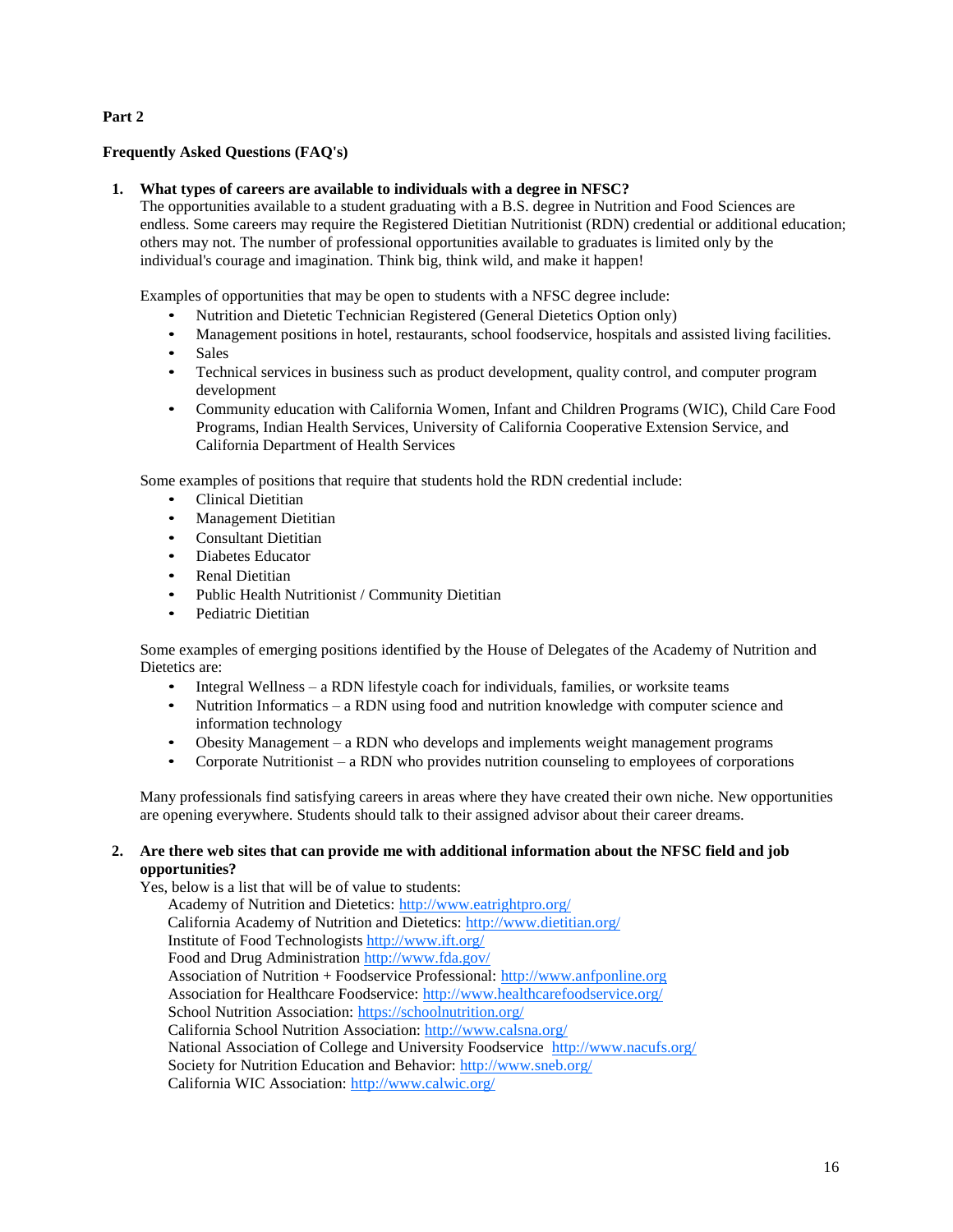International Lactation Consultant Association:<http://www.ilca.org/> Nutrition411: <http://www.rd411.com/index.php> California Food and Nutrition Jobs:<http://www.jobsindietetics.com/> Nutrition Jobs:<http://www.nutritionjobs.com/> RD Link:<http://www.rdlink.com/> Dietitian Central:<http://www.dietitiancentral.com/>

# **3. What is a Nutrition and Dietetic Technician Registered (NDTR)?**

Nutrition and Dietetic Technicians work with and under the supervision of registered dietitians. They provide assistance in planning and implementing nutritional services in various health care facilities and schools. In a hospital setting, nutrition and dietetic technicians help the dietitian determine nutrition risks and needs of patients by interviewing them and reviewing medical charts. They typically provide dietary education to low risk patients and report patient progress to the supervising dietitian. In food service management settings, nutrition and dietetic technicians plan meals and menus for patients, order and stock food and supplies and oversee the production of meals and services.

# **4. What are the steps to becoming a Nutrition and Dietetic Technician Registered (NDTR)?**

- Earning a Bachelor's degree and completing the Didactic Program in Dietetics (DPD) requirements for entrylevel dietitians from an ACEND accredited program
- Earning a passing score on the NDTR examination
- Visit the following site to obtain more information about sitting for the NDTR exam upon completion of the DPD program[: http://cdrnet.org/program-director/grad-info-dpd-pathway-iii](http://cdrnet.org/program-director/grad-info-dpd-pathway-iii)

# **5. What kind of salary can I expect as a NDTR?**

Median annual earning of nutrition and dietetic technicians was \$45,800-46,700 in 2019.

# **6. What is a Registered Dietitian Nutritionist?**

The Registered Dietitian Nutritionist (RDN) credential is the primary nationally recognized credential in the NFSC area. The RDN is considered to be the nutrition expert and the credential is required for most employment opportunities in the health care industry and preferred for many other employment opportunities in NFSC. The credential is particularly important when nutrition counseling/advice is a component of the employment. Due to the effective marketing of the RDN credential, you can expect to see it required more often in the future as necessary for employment in food and nutrition related positions.

# **7. What is the difference between a nutritionist and a Registered Dietitian Nutritionist (RDN)?**

There is no national standard and/or credential associated with the nutritionist title such as there is with the term Registered Dietitian Nutritionist. Therefore, individuals can legitimately call themselves a nutritionist without any educational preparation in the field. Many fallacies about food and nutrition come from nutritionists who do not have the educational background to understand and apply the basic sciences. The term may be used appropriately by an individual who has completed a baccalaureate degree in a food and nutrition field but who has not completed the requirements to become a RDN. It is important that one verifies the educational background of an individual using the title of nutritionist.

# **8. What is the employment outlook for dietitians?**

The job demand for individuals with a NFSC degree is particularly good and expected to rise. The US Bureau °of Labor Statistics projects the employment of dietitians and nutritionists is expected to grow 16% from 2014 to 2024, much faster than the average for all occupations. The role of food in preventing and treating illnesses, such as diabetes, is now well known. More dietitians and nutritionists will be needed to provide care for patients with various medical conditions and to advise people who want to improve their overall health. Employment of food service managers is projected to grow 5% from 2014 to 2024, about as fast as the average for all occupations. Those with several years of work experience in food service and a degree in hospitality, restaurant, or food service management will have the best job opportunities.

Many professionals find employment in various traditional health care facilities such as hospitals or clinics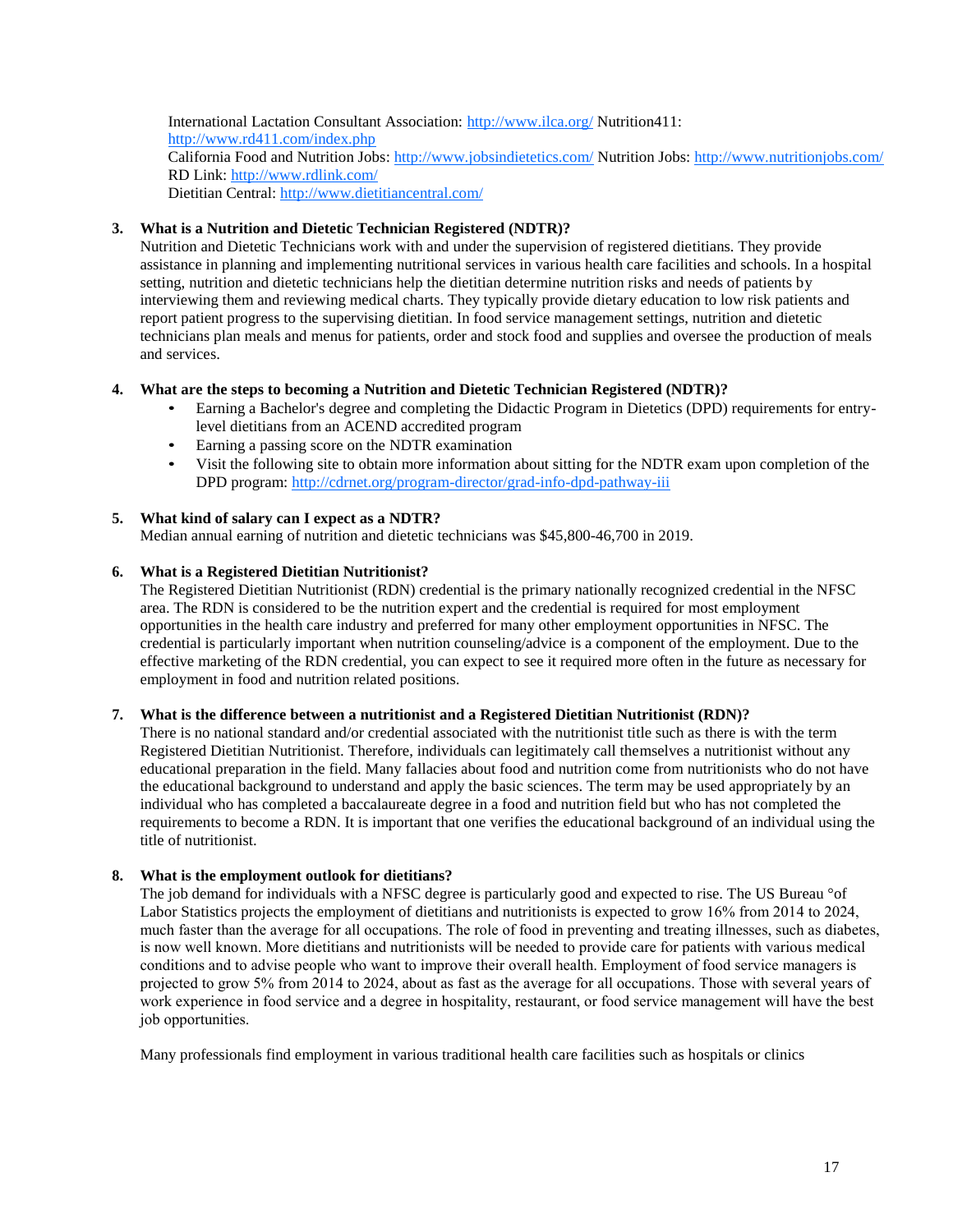educating patients about nutrition and administering medical nutrition therapy as a part of the health care system. Employment for professionals also occurs in foodservice operations of various facilities including hospitals, school districts, day care centers, corporate dining rooms, and correctional facilities. In these positions, trained professionals oversee the entire foodservice process from purchasing through the service of food to the managing of staff.

Sports nutrition and corporate wellness programs also offer opportunities for employment. Professionals in these facilities work in educating clients about the relationship among food, fitness, and health.

The various governmental agencies hire many professionals to work as consumer liaisons, in public relations, marketing, or product development. Teaching health care and diabetes control to persons with diabetes, including gestational diabetes is another career path.

The Career Center on campus lists many positions available and will assist students in locating employment. Students at CSUC are among the most heavily recruited on the West Coast. For further information please see: [http://www.csuchico.edu/careers/index.shtml.](http://www.csuchico.edu/careers/index.shtml)

# **9. What kind of salary can I expect to receive as an RDN?**

Median annual earnings of dietitians and nutritionists was \$68,600 in 2019. According to the Academy of Nutrition and Dietetics, median annual income for registered dietitians in 2017 varied by practice area as follows: \$68,100 in consultation and business; \$78,900 in food and nutrition management; \$78,000 in education and research; \$60,000 in inpatient/\$63,000 in outpatient; \$62,500 in long-term care; and \$55,800 in community nutrition. As with any profession, salaries and fees vary by region of the country, years of practice, degrees and certifications earned, employment settings, scope of responsibility, and supply of RDNs. See the following two references for more information:<https://jandonline.org/action/showPdf?pii=S2212-2672%2819%2931804-0> and [https://jandonline.org/action/showPdf?pii=S2212-2672%2817%2931844-0.](https://jandonline.org/action/showPdf?pii=S2212-2672%2817%2931844-0)

#### **10. What, exactly, are the steps required to becoming a Registered Dietitian Nutritionist?**

- **Note: Beginning January 1st 2024 those wishing to sit for the Registered Dietitian Nutritionist Examination must have an advanced degree (at least a master's degree)**
- Earning a Bachelor's degree and completing the didactic program requirements for entry-level dietitians from an AND accredited program
- Successfully completing an AND accredited Supervised Practice Program called a dietetic internship (consisting of a minimum of 1200 hours)
- Earning a passing score on the RDN examination
- The laws regulating the practice of dietetics in California may be found at: <https://www.dietitian.org/page/business-professions-code>

#### **11. What is a dietetic internship?**

A dietetic internship provides a minimum of 1200 hours of supervised learning experiences primarily in hospitals and other care facilities. Length of the program, date the program begins, tuition or fees charged, stipends, graduate credits, housing, and availability of financial aid vary among programs and may be important determinants in the selection of practice programs. Most programs require a 6-12 month time span to complete the program, while still others integrate coursework leading to a Master's degree into the experience. Some programs are part-time with the supervised component at a minimum of 20 hours per week, and may be completed over a two-year period.

While all programs provide training in core areas of dietetics (clinical, management, community), each program serves unique clients and many program emphasize certain fields of dietetics. All these factors should be considered when applying. In addition, consider your personal characteristics. If you need time to assimilate information, select longer programs. Shorter programs are fast-paced, require many hours of intensive work each week and have little discretionary time built into them. Costs vary widely; some dietetic internships will pay a stipend while others require students to pay tuition. Your advisor and the DPD program director will assist in making choices that will suit your individual needs.

#### **12. How important are grades in this curriculum, particularly with respect to being accepted into a dietetic internship?**

Dietetic internships are competitive. Thus, the importance of good grades must not be minimized. A minimum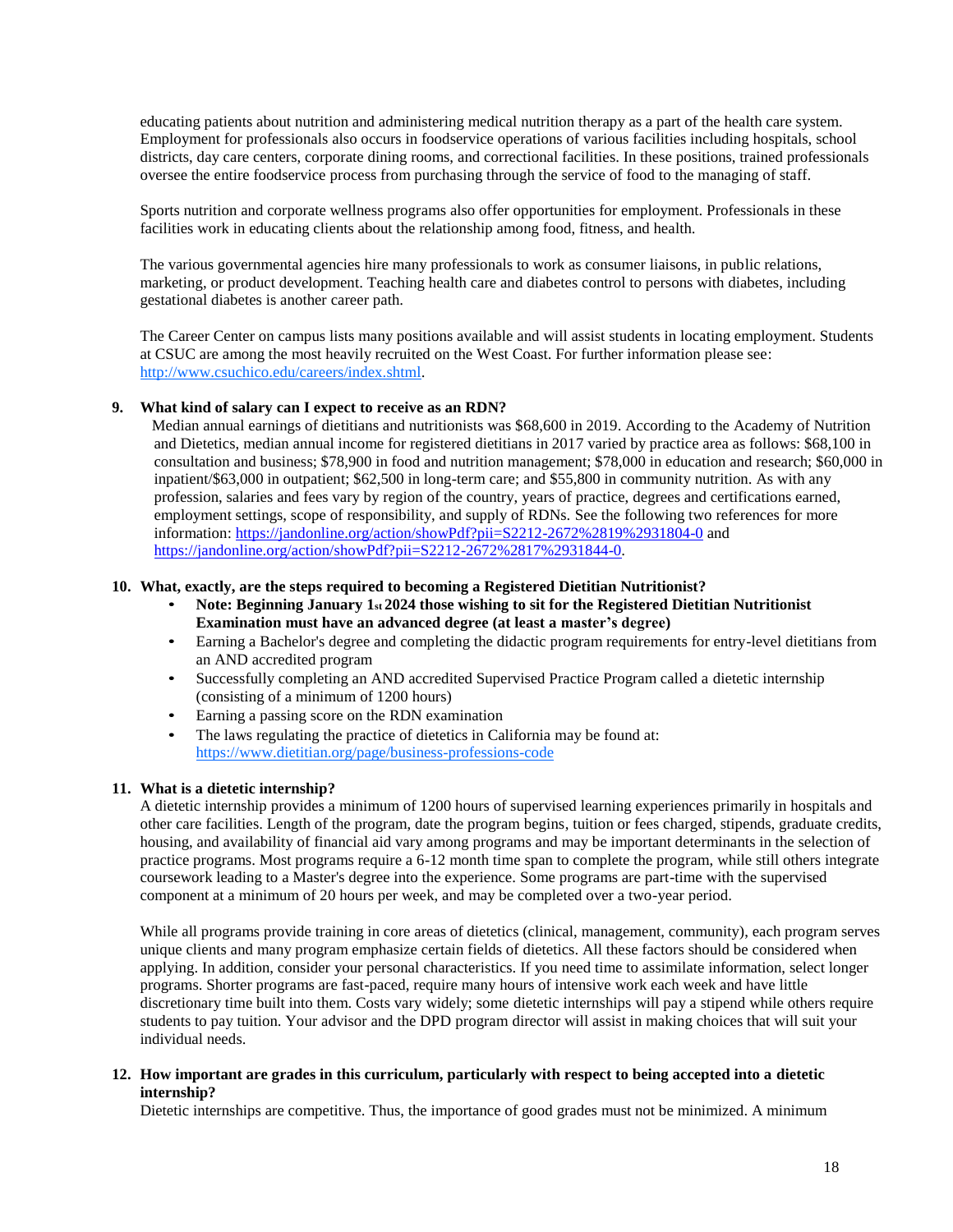grade point average of 3.0 is recommended for applying to many dietetic internships, and C grades in NFSC courses are generally not acceptable for many programs. It is difficult to turn a low GPA earned as a freshman or sophomore into an acceptable GPA by the senior year.

#### **13. Are there some suggestions, besides grades, to improve the likelihood that I will be accepted into a dietetic internship?**

Yes, although there are no guarantees of receiving a dietetic internship appointment, there are several areas that one can work on throughout the undergraduate years to be more competitive for appointment. Nationwide, approximately 50 percent of applicants receive an appointment. The rate at CSUC is higher. Over the course of 7 years, on average, 74% of students received a dietetic internship appointment within a year of graduating (based on data from 2011-2017). In 2019-2020 and 2020-2021, 100% of students in the DPD program at CSUC that applied to dietetic internships were accepted.

The number of appointments to dietetic internships is limited and the programs are competitive nationally. Faculty members will guide students through the application process; however, they have no control in the placement decisions; these are made by the professionals at each dietetic internship. Students who fully comprehend the competitive nature of the experience and who shape their undergraduate course work and experiences to enhance their application are generally rewarded for their efforts.

A great resource is All Access Internships which provides a student perspective on dietetic internships and the process of applying. The website can be viewed at:<http://www.allaccessinternships.com/home.php>

The purpose of All Access Internships is to address the needs of the dietetic students by offering a comprehensive online collection of dietetic internship resources, providing organizational tools for a personalized search and application process, and creating a platform where dietetic students and interns can share their experiences with others.

#### **14. How valuable is taking additional elective coursework or obtaining a minor to my future?**

Completing elective coursework or a minor in an area related to your area of interest within the broad field of NFSC can be helpful in obtaining a dietetic internship appointment and/or a professional position. Select elective courses and/or minor areas carefully; that is, select coursework that will enhance your competencies and skills and your value for employment or for acceptance into a dietetic internship. Some suggestions include obtaining a minor in Spanish, psychology, exercise science, business administration, or chemistry.

# **15. What kind of work experience would be of greatest value to me?**

In addition to grades, dietetic internship directors also consider work experience in NFSC. Dietetic internship directors and employers look favorably on career-related work experience, especially if it has been for 1-2 years. Experiences that show a progression of responsibility and authority are especially valued, whether career-related or not.

Hospital dietary services work such as that of a diet assistant or aide is highly valued. Foodservice is an important component of the program; therefore, work experience in areas such as college foodservice, assisted living facilities or camps is valuable. Work experience, especially in positions that show a growth in responsibility over time and those having a management component are favorable by selection committees.

#### **16. What are some other suggestions to improve the likelihood that I will be selected for a dietetic internship or a professional position?**

- Be an active member of the CSUC Nutrition and Food Sciences Association (NFSA) or Embodied. Volunteer quickly and eagerly for tasks and hold an office. Carry out your responsibilities with enthusiasm and efficiency. Dietetic internship directors and employers value demonstrated leadership in applicants.
- Become an affiliate member of AND.
- Take additional course work or participate in activities that demonstrate the development of leadership and interpersonal skills.
- Apply to more than one supervised experience program (generally 5-7 DIs). Be willing to relocate, out of state, if necessary.
- Participate in extra-curricular activities.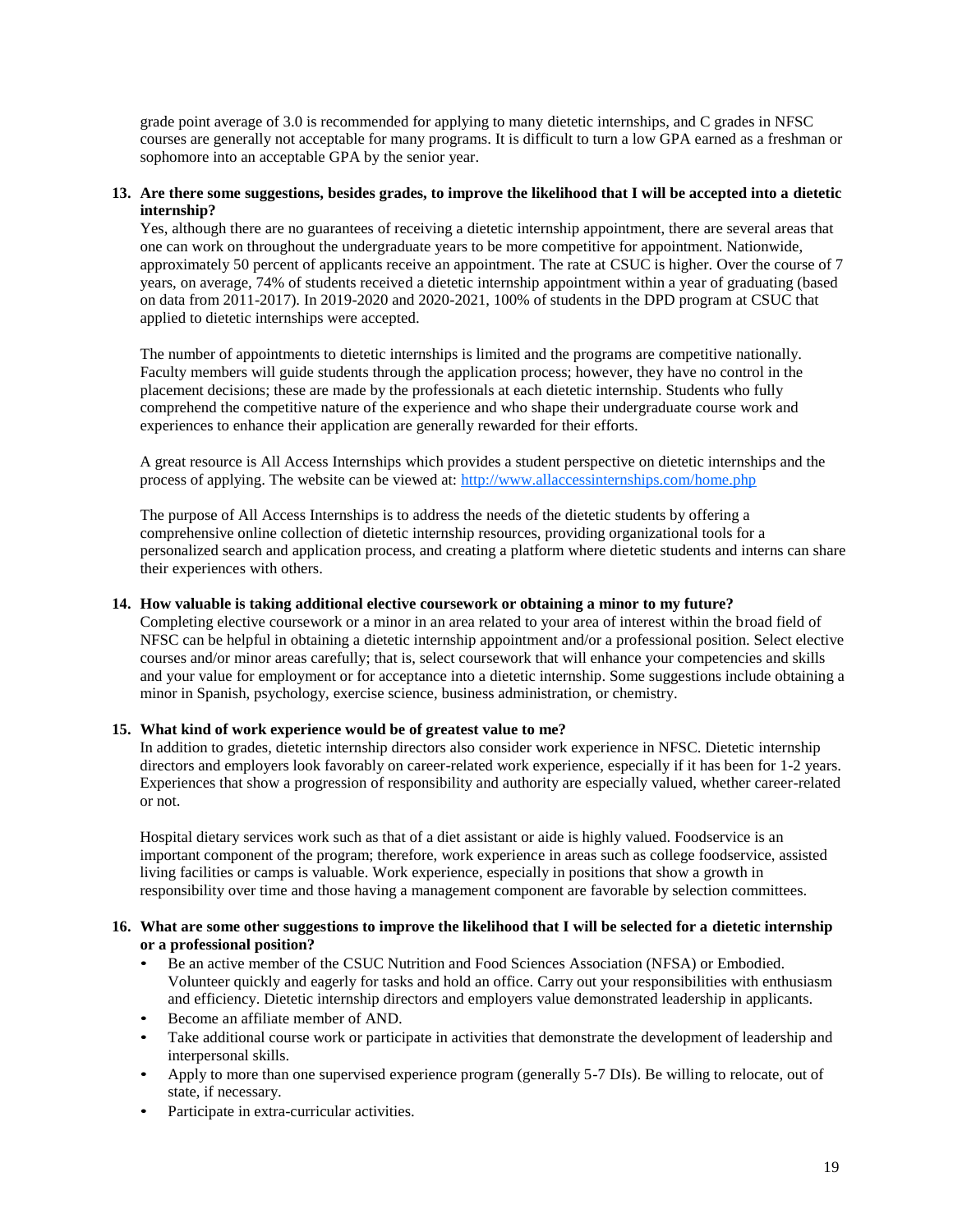- CSUC provides numerous opportunities for students to learn and develop leadership skills through the CAVE program, student government, cross cultural leadership center, and sports and athletic programs.
- Seek externship experiences (NFSC 389, 489, 489C) in a variety of areas: community, clinical and management.
- **17. Many programs ask for letters of recommendation. Whom should I ask to write these letters?** Usually, three letters of recommendation are required by the dietetic internship that you apply. Some application procedures will allow students to select all three, while others will require that one be your advisor, clinical nutrition professor, food management professor, DPD program director, or employment supervisor. You should decide as early as possible who it is that you want to recommend you so that you can meet with them regularly and discuss your career plans. Remember, someone who knows you well will write a more relevant letter than someone who knows you only slightly.

Your performance in and outside of the classroom forms the basis for faculty members' letters of recommendation. Faculty members are asked to rate many characteristics that they have observed in their contacts with you. These include but are not limited to: punctuality; attitude; cooperation; leadership skills including delegating duties when an officer; attention to detail; acceptance of criticism in a professional and mature manner; taking responsibility for one's own performance and behaviors; initiative; reaction to stress; adaptability; motivation; and organizational and time management skills.

- **18. What are some behaviors that are found to be most favorable by many faculty members and are likely to be reflected in the letters of recommendation?**
	- Develop a professional vocabulary. The courses in the curriculum are designed to teach specific knowledge and skills, not to be easy. Information in NFSC courses is meant to build in the development of concepts and maturity in the understanding of the subject matter. It is important that you can recall the information from earlier courses when taking more advanced courses. Emphasize learning in such a way as to build the foundation for the knowledge and skills you will need as a professional. Nearly every course will require you to commit some facts to memory; some of these include biochemical pathway intermediates, amounts and sources of various nutrients, and dietary guidelines. These facts become a part of the vocabulary of a NFSC student.
	- Demonstrate an active interest in the subject matter. This can be shown by coming to class prepared; that is, having read the assignment and having written work completed. Also, demonstrate interest by asking questions or relating relevant information to the material.
	- Develop a professional work ethic. All work to be graded must be written using a word processor unless specified by the professor that hand written work is acceptable. Multiple pages must be stapled together securely prior to coming to class. Professors generally do not carry staples, scissors, paper clips or extra notebook paper to the classroom. Produce quality work with few grammatical errors.
	- Be punctual, alert, and attentive. Arrive before the commencement of the class and leave after the class has been dismissed. Interrupting class by your comings and goings is disruptive and disrespectful to the students and the professor. Additionally, professors will realize that you have difficulty with setting priorities, time management, handling multiple tasks, and consideration for others. Demonstrate your passion and interest in the topics covered by remaining alert and attentive in the classroom. Refrain from texting or chatting privately with classmates during lectures.
	- Be respectful. Indicate respect for your professor and fellow students by not talking during lectures or classroom presentations. It is rude to carry on side conversations, including asking another student for clarification. You cannot hear what the professor is saying, nor can those around you. Refrain from texting during lectures, and keep your phone silenced while in the classroom. The rudeness may well be remembered and may show on your letter of recommendation. Employers and program directors do not want to deal with rude individuals.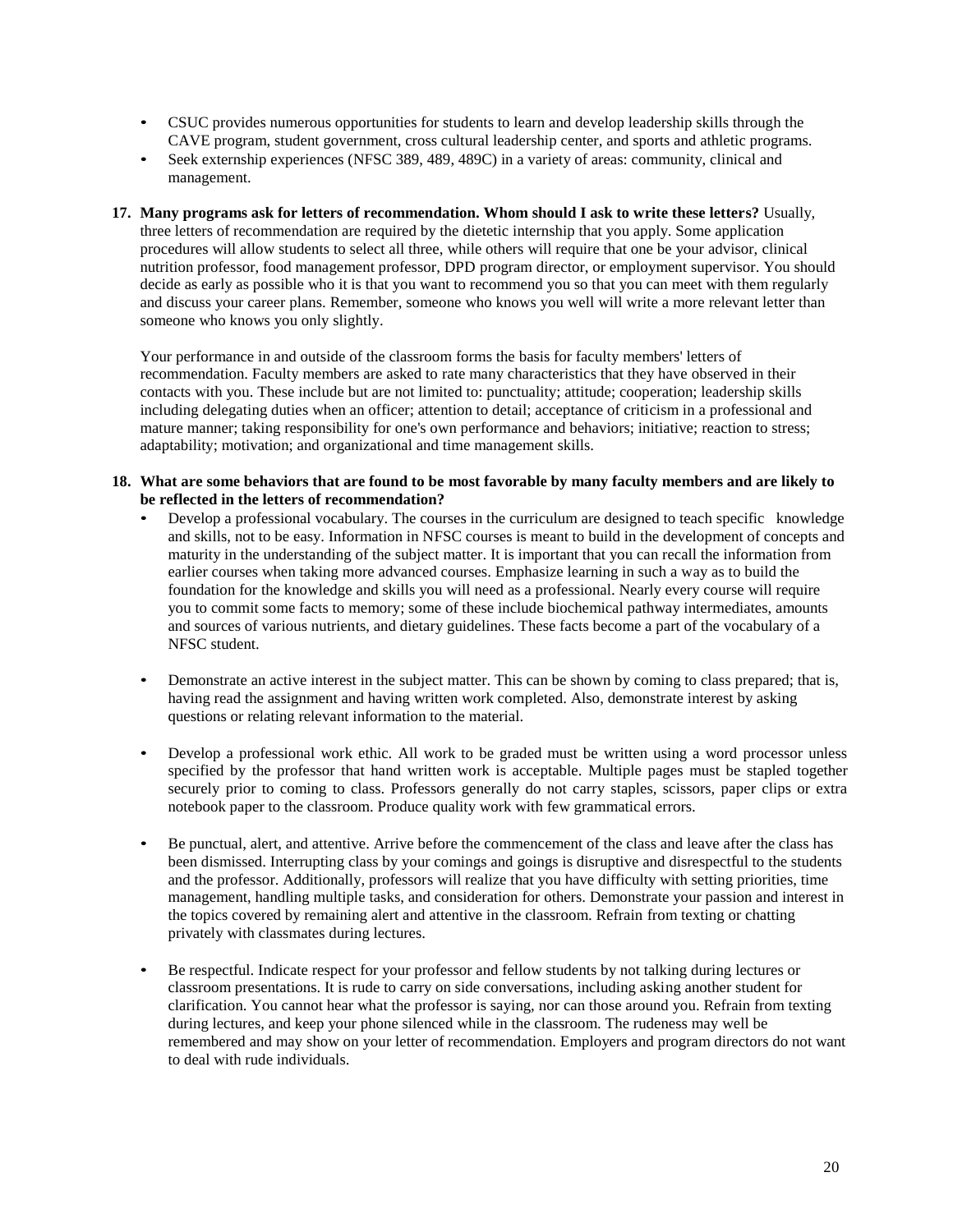- Exhibit courtesy. Always thank professors and fellow students when they have assisted you in a way separate from the usual. Exceptional assistance requires a brief but sincere note. Always apologize when you make a mistake and take ownership for your inadequacies. Small acts of courtesy and humility are impressive and are remembered. They denote that you have learned the etiquette of a professional as well as the academic knowledge and skills.
- **STUDY, STUDY, STUDY!!** It is expected that you will devote 2 -3 hours out of class study per hour of class per week. It is important that the study time be distributed throughout the semester and not clustered around test dates. Cramming for an exam may result in short-term, but not long- term learning.
- **19. What are some printed resources that can help prepare me for application to dietetic internships?** The Directory of Dietetic Programs is released each year by the AND and includes updated information on dietetic internships accredited by AND. Each listing provides the name and address of the program director enabling interested individuals to make contact to obtain more information. Many include email or web site addresses, as well. Additional information includes the number of appointment vacancies, whether a stipend is paid and a brief description of related expenses. See website: [https://www.eatrightpro.org/acend/accredited](https://www.eatrightpro.org/acend/accredited-programs/about-accredited-programs)[programs/about-accredited-programs](https://www.eatrightpro.org/acend/accredited-programs/about-accredited-programs)

The DPD program director also has a copy of the Applicant Guide to Supervised Practice produced by the Dietetic Educators of Practitioners practice group of the Academy of Nutrition and Dietetics which provides additional details for the dietetic internships.

# **20. How much does participation in the dietetic internship cost?**

Costs for programs vary widely. All accredited experience programs that are associated with regionally accredited university graduate programs qualify for government-sponsored loan programs. Check the Directory of Dietetic Programs:<https://www.eatrightpro.org/acend/accredited-programs/about-accredited-programs> to ascertain whether financial aid is available at the site of particular interest.

Please do not rule out applying to dietetic internships because of the cost. Often, the higher salary received by a RDN justifies the financial sacrifice needed to get this experience. Also, experience sites that offer stipends or are lower in cost often have a larger applicant pool than those programs that do not pay stipends or have a higher cost.

# **21. What about scholarships and financial aid?**

Academy of Nutritional and Dietetics offers a variety of scholarships. For further information on AND Scholarships and applications please visit the website: [\(https://eatrightfoundation.org/why-it](https://eatrightfoundation.org/why-it-matters/scholarships/)[matters/scholarships/](https://eatrightfoundation.org/why-it-matters/scholarships/)**).** The California Academy of Nutrition and Dietetics and the Northern Area District Association also offers scholarships. For further information, please visit: [\(http://foundation.dietitian.org/scholarships](http://foundation.dietitian.org/scholarships/)**/**). Financial assistance varies within each dietetic internship program. Dietetic interns enrolled in university-based coordinated programs are often eligible for financial aid. Dietetic interns at community and hospital based programs are generally not eligible for financial aid.

# **22. How can I get assistance with the dietetic internship application process?**

NFSC 457 Futures in Dietetics is a one-unit class and is offered the fall semester of each year. During this class, students have the opportunity to self-reflect on their personal characteristics and the career options available to them. Students learn to do career and job searches, write resumes and cover letters and participate in interviews. The final project for the class is the completion of an application packet for a dietetic internship. Additional assistance is provided by the DPD program director during office hours or appointment

# **23. What is the Computer Matching Process?**

AND has contracted with D&D Digital to facilitate the computer matching process [\(http://www.dnddigital.com/\)](http://www.dnddigital.com/). The student/applicant may register on-line or down load an application form. All applicants will receive a username and password after payment is completed, that will allow online access for you to enter, verify and change if necessary, your contact information, release information, and internship choices. The applicant will be required to indicate the sites to which he/she applied, in order of preference.

Simultaneously, dietetic internships will submit a list of applicants they selected for participation in their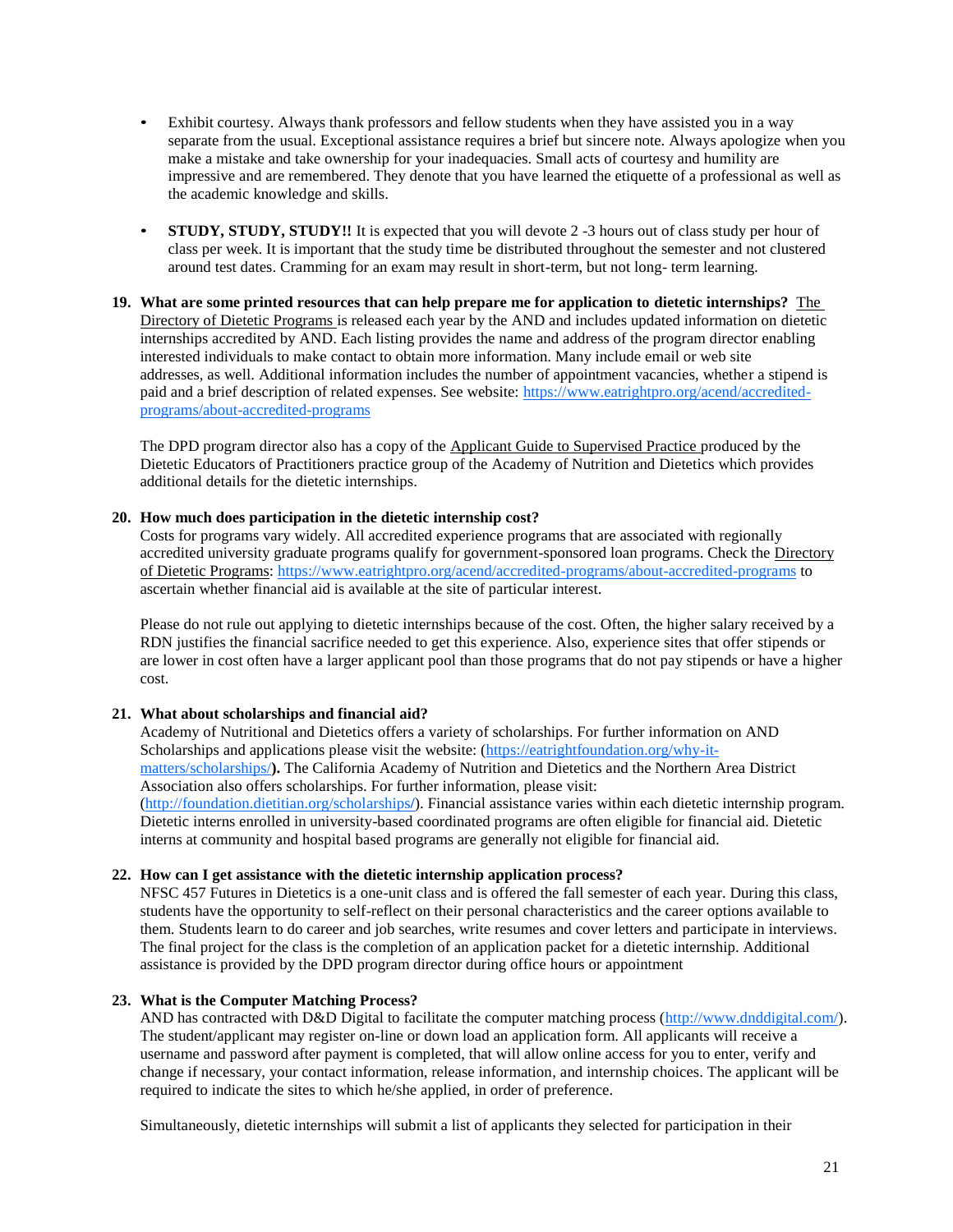program to D&D Digital. Computer matching does not change the applicant's nor the program's selection order. Applicants cannot be matched to a program to which they did not apply.

Before the matching begins, the applicant's priority list is "cleaned." That is, if a program to which an applicant applied does not rank an applicant, the program is removed from the applicant's list. If an applicant does not rank a program, the applicant is removed from the program's list. The matching occurs using the applicants' prioritized list of programs to which he or she applied, and the programs' prioritized lists of applicants until all possible matches are complete. Students will receive only one match; the one that was highest on his/her program priority list. The process is explained in detail in the "Instructions to Applicants" booklet provided by D&D Digital Systems.

# **24. What do I do if I don't receive an appointment to a dietetic internship?**

Each year, some very qualified students do not receive appointments to dietetic internships. Students must realize that the selection process is competitive and is based on the total pool of applicants for each practice program site. One's self worth is not determined by whether one receives an appointment. Unsuccessful candidates should re-evaluate their credentials, the resume and cover letter, indications of work experience, and commitment to the profession. The advisor and the DPD program director may provide valuable insight and make suggestions for ways to highlight the individual's strengths and to improve areas that need strengthening.

There are several options open to students who are not accepted by a dietetic internship. D&D Digital sends a list of unmatched applicants who have agreed to have their name released to each program following the matching. Programs may contact unmatched applicants or return to their applicant pool to fill positions AFTER the appointment date has passed. Also, the DPD program director receives a listing of all the practice programs that did not fill their selection quota. The director may assist students in making applications to these programs.

Students may decide to reapply for dietetic internships that begin in January of the following year (September application deadline) or to reapply to sites that begin in the middle of the following year (February application deadline). In this instance, it is imperative that the student work on his or her application packet to enhance the likelihood of being selected. Some activities that will be viewed favorably by selection committees include: graduate or additional coursework in the NFSC area or a related area such as psychology, education, biochemistry; development of fluency in a relevant foreign language; active participation in professional organizations; and relevant job experience. Do not give up. There is life after the supervised experience process and there are alternatives. Persistent qualified applicants nearly always find a placement and are able to achieve their goal of becoming a Registered Dietitian Nutritionist.

#### **25. What resources are available on campus to support my career growth and overall health and well-being?**

#### **Academic and Career Assistance**

- Career Center:<https://www.csuchico.edu/careers/>
- Student Learning Center (for tutoring, study skills, and help with writing): <https://www.csuchico.edu/slc/>
- Accessibility Resource Center (for students who need are in need of physical and learning accommodations: <https://www.csuchico.edu/arc/>
- Library:<http://www.csuchico.edu/library/>
- Student Employment Office:<http://www.csuchico.edu/semp/index.shtml>

# **Student Health and Well-being**

- Student Health Center:<https://www.csuchico.edu/shs/>
- UMatter (promoting mental health):<http://www.csuchico.edu/umatter/>
- Counseling Center:<http://www.csuchico.edu/counseling/>
- FitU (promoting nutrition and fitness):<http://www.csuchico.edu/fitu/>
- Wildcat Recreation Center (WREC): [https://as.csuchico.edu/index.php/wildcat-recreation-center](https://as.csuchico.edu/index.php/wildcat-recreation-center-wrec/about-wrec/)[wrec/about-wrec/](https://as.csuchico.edu/index.php/wildcat-recreation-center-wrec/about-wrec/)
- Campus Alcohol and Drug Education Center (CADEC):<https://www.csuchico.edu/cadec/>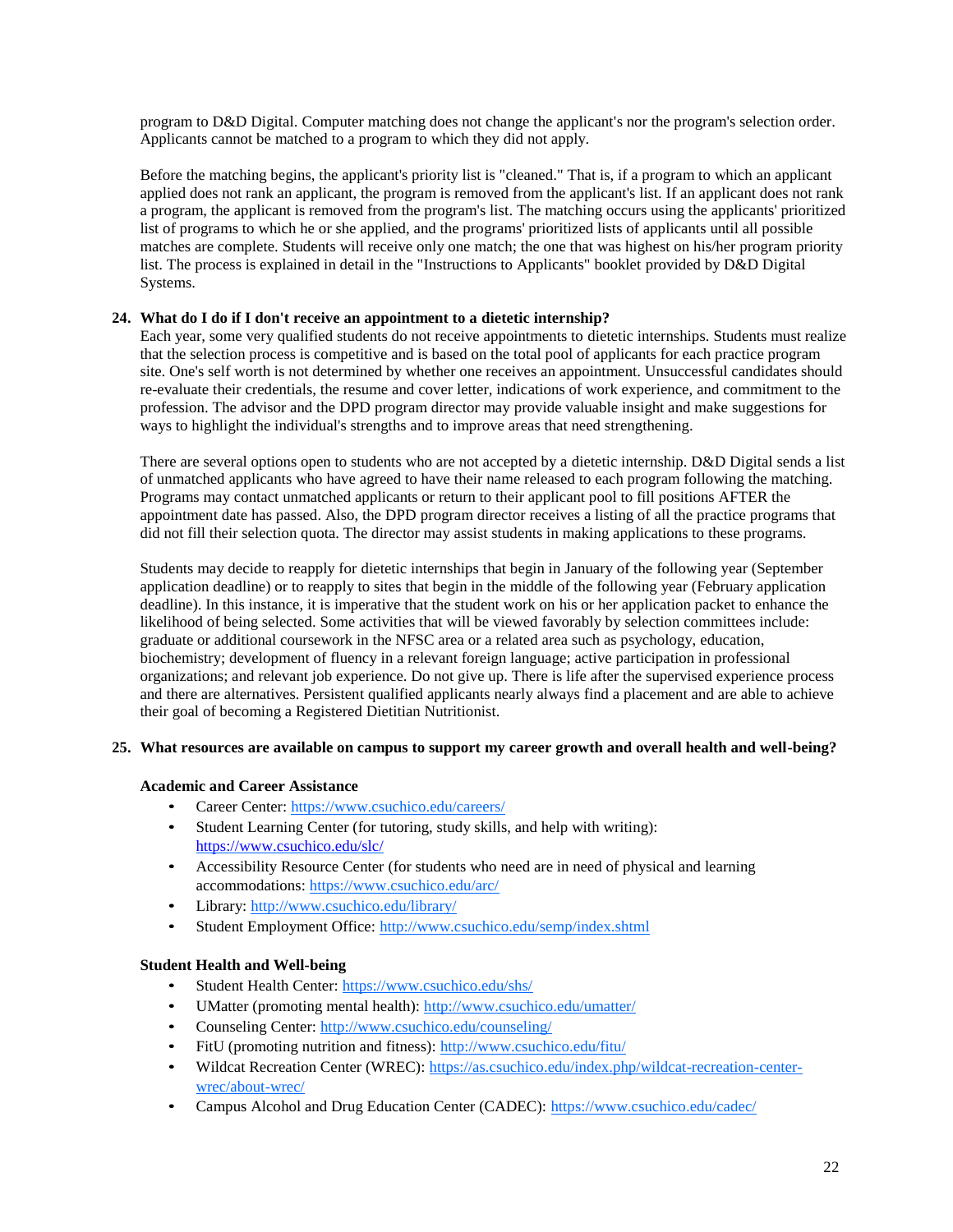• Office of Diversity and Inclusion:<https://www.csuchico.edu/diversity/>

# **Students in Need of Financial Assistance or First Generation College Students**

- Financial Aid and Scholarships:<https://www.csuchico.edu/fa/>
- Chico State Student Success Center (serves low income and first generation college students: <http://www.csuchico.edu/cssc/index.shtml>
- Hungry Wildcat Food Pantry: [https://www.csuchico.edu/sa/units/hungry-wildcat-food](https://www.csuchico.edu/sa/units/hungry-wildcat-food-pantry/index.shtml)[pantry/index.shtml](https://www.csuchico.edu/sa/units/hungry-wildcat-food-pantry/index.shtml)
- CalFresh (food assistance program): [http://www.csuchico.edu/chc/calfresh-outreach/what-is](http://www.csuchico.edu/chc/calfresh-outreach/what-is-calfresh.shtml)[calfresh.shtml](http://www.csuchico.edu/chc/calfresh-outreach/what-is-calfresh.shtml)
- Safe Place (victims of sexual assault):<http://www.csuchico.edu/safeplace/index.shtml>

# **Safety**

- Chico Police[: http://www.csuchico.edu/up/index.shtml](http://www.csuchico.edu/up/index.shtml)
- Emergency Blue Light Phones: [http://www.csuchico.edu/up/safety\\_programs/blue\\_lights.shtml](http://www.csuchico.edu/up/safety_programs/blue_lights.shtml)
- Campus Connection Shuttle Service: [http://www.csuchico.edu/up/safety\\_programs/campus\\_connection.shtml](http://www.csuchico.edu/up/safety_programs/campus_connection.shtml)

# **Other Programs**

- Student Judicial Affairs:<https://www.csuchico.edu/sjd/>
- Community Legal Information Center (CLIC): [http://www.as.csuchico.edu/index.php/legal-assistance](http://www.as.csuchico.edu/index.php/legal-assistance-clic/about-legal-assistance-clic/)[clic/about-legal-assistance-clic/](http://www.as.csuchico.edu/index.php/legal-assistance-clic/about-legal-assistance-clic/)

# **NFSC Student Learning Center - Holt 377**

• A room devoted to learning in NFSC. We encourage students to get together with their peers in courses and study in groups. Holt 377 is a perfect environment for this. We have a white board and pens, tables and chairs, a couch, and refrigerator and microwave. If the door is locked, students should go to the Department office (Holt 369), and a faculty or staff member will open the door.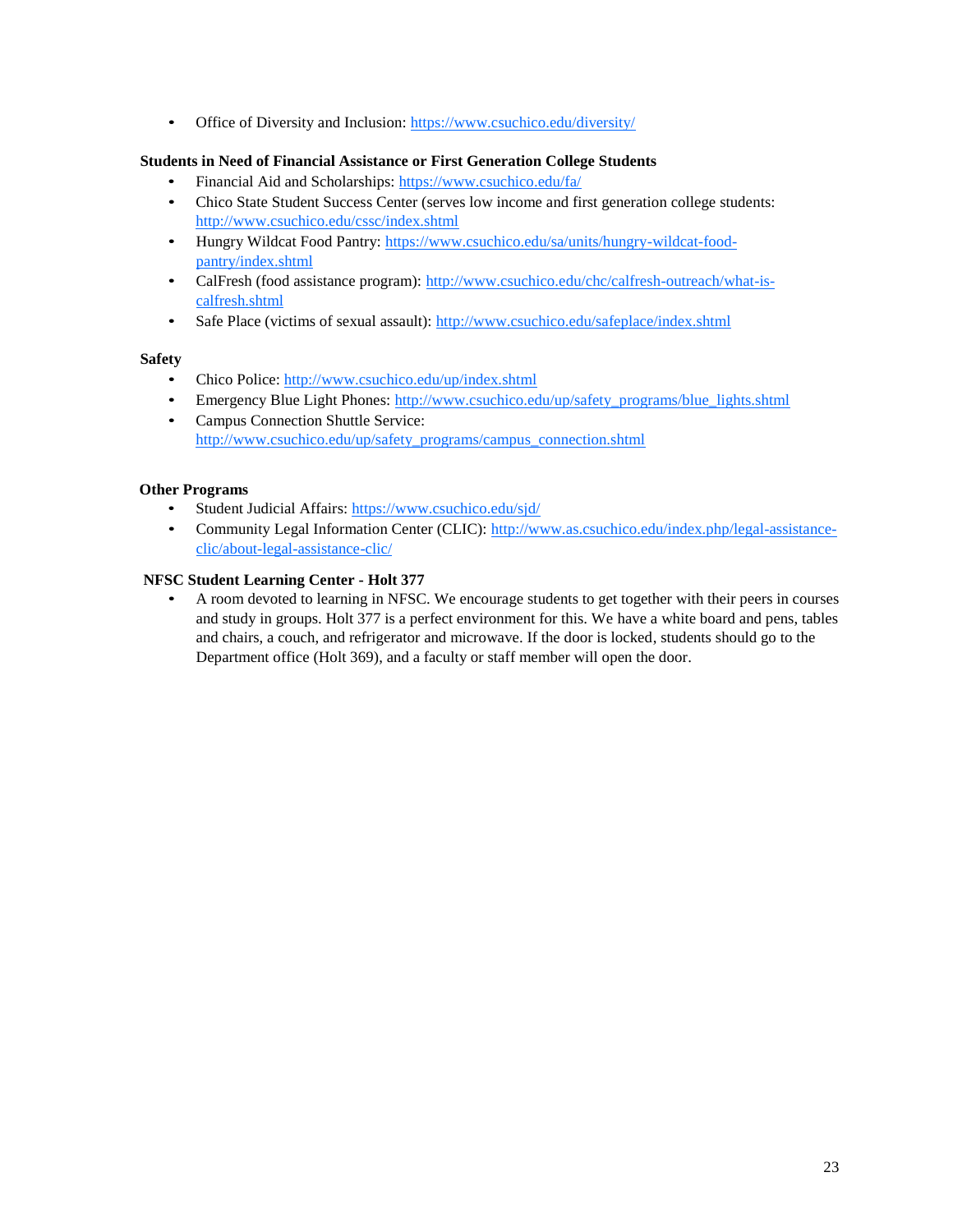#### **Appendix A**

**California State University, Chico** Abbreviated Administrative Organizational Chart for Academic Programs

#### **Board of Trustees**

#### **Chancellor's Office CSU System** Dr. Joseph Castro

# **President CSUC**

Dr. Gayle Hutchinson

**Interim Provost and Vice President for Academic Affairs** Dr. Deborah Larson

> **Dean College of Natural Sciences** Dr. David Hassenzahl

 **Associate Dean Director College of Natural Sciences Center for Healthy Communities (CHC)** Dr. Randy Miller Stephanie Bianco

> **Chair Department of Nutrition and Food Sciences (NFSC)** Dr. Joan Giampaoli

**Undergraduate Program Graduate Program Dietetic Internship Didactic Program in Dietetics Master of Science** ----

Dr. Lauren Housley Dr. Keiko Goto Lauren McNamara

*Directo***r** *Coordinator Director*